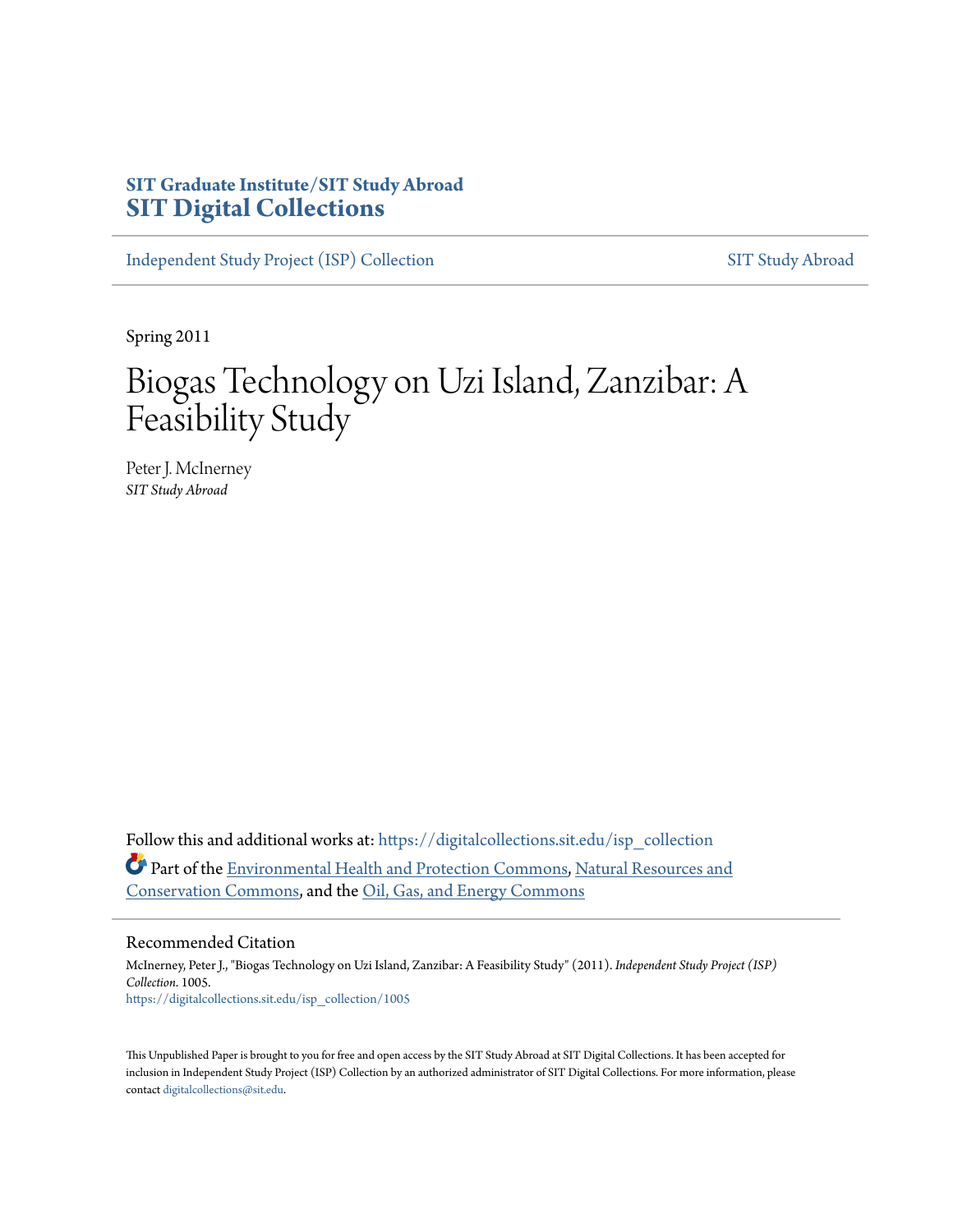# Biogas Technology on Uzi Island, Zanzibar: A Feasibility Study



Peter J. McInerney SIT Spring 2011 Academic Advisor: Helen Peeks Project Advisor: Salim Bashuaib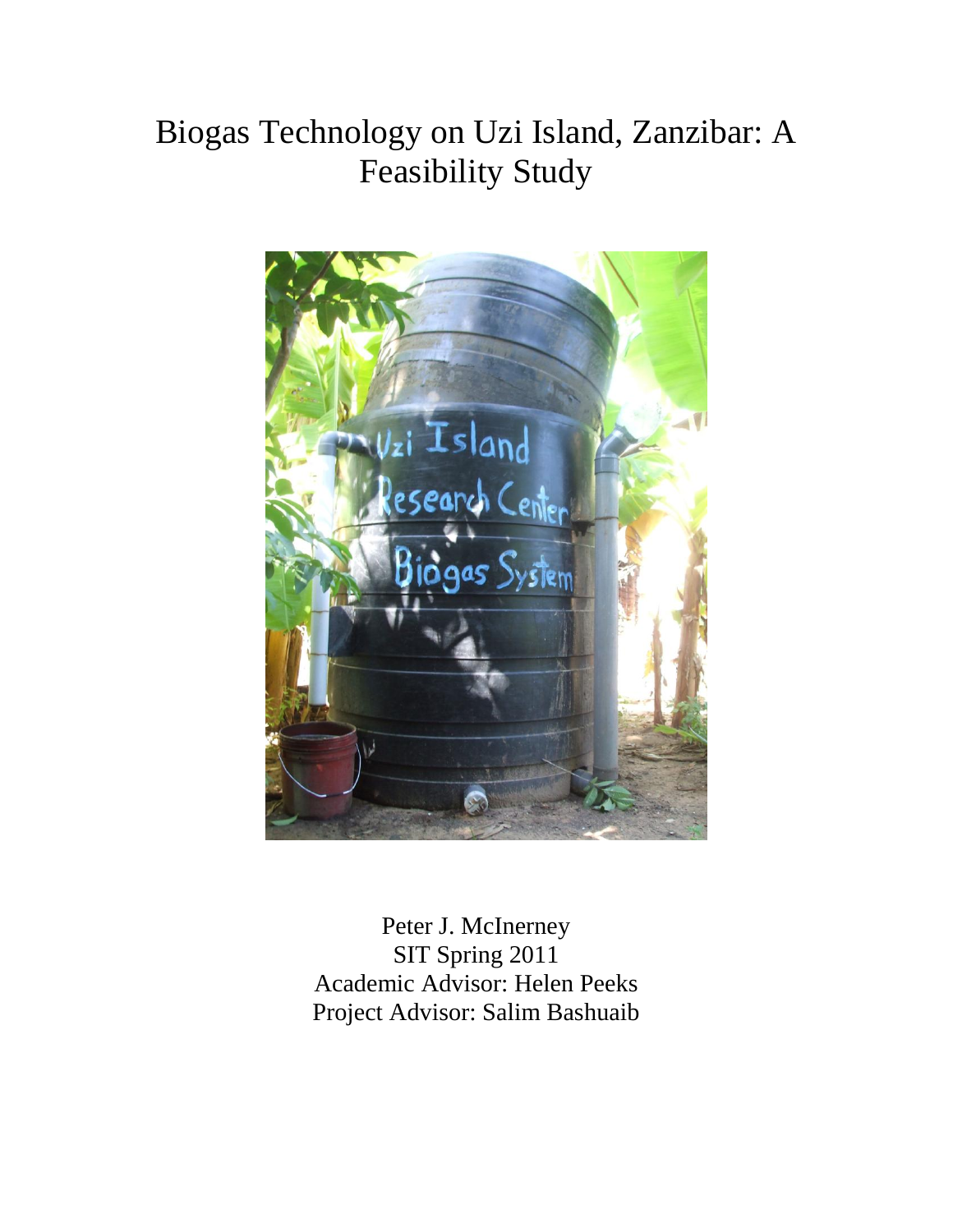# **Table of Contents**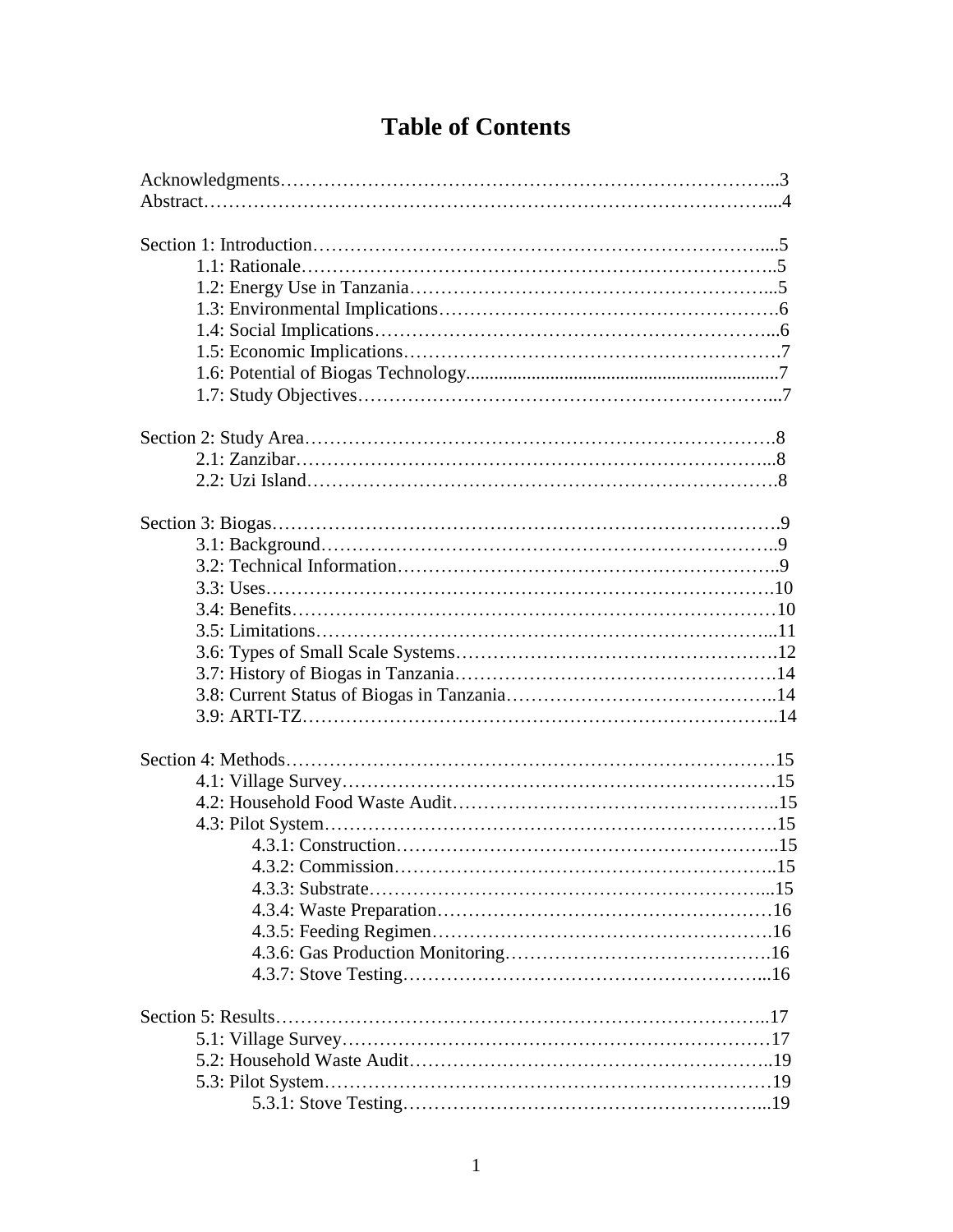| .26 |
|-----|
| 27  |
|     |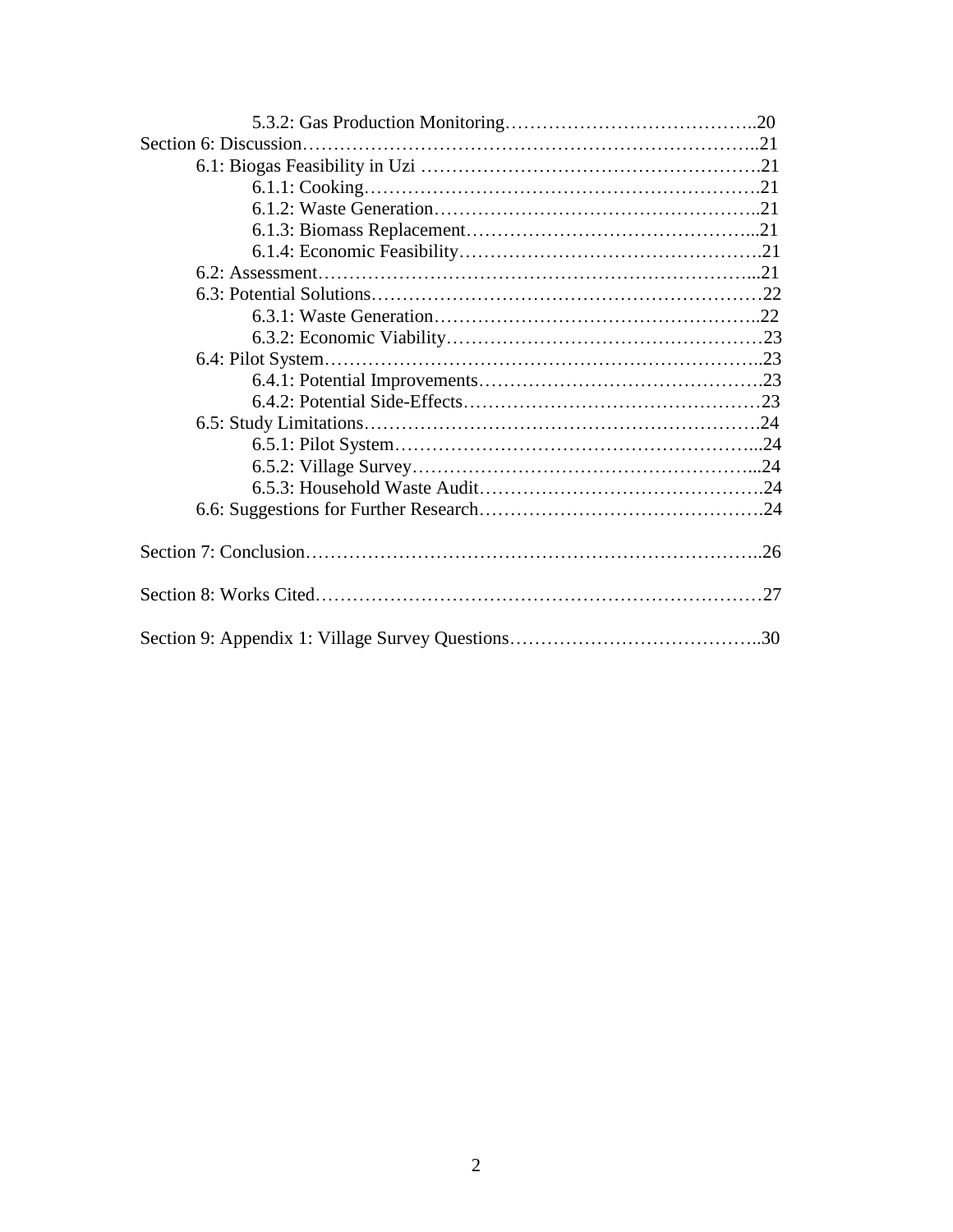# **Acknowledgements**

There are many people who have provided help and support to make this project a success. First and foremost are my academic advisor Karen Kellogg and David Karp of the Responsible Citizenship Task Force at Skidmore College for arranging the funding for biogas system construction. Construction and commission of the biogas system would not have been possible without the help of Salim Abubakar Bashuaib and the staff at the Greener Energy workshop. Many thanks go to Dennis Tessier at ARTI-TZ for help with project planning, providing relevant literature, parts acquisition, and answering countless inquiries.

This project also would not have been possible without Aliy Abdurahim Aliy"s permission to build a biogas system at the Uzi Island Research Center and arranging for me to live in his house for the project period. On that end, my gratitude goes out to Namna Hassan for welcoming me into her home and providing meals, lodging, and a great opportunity to enhance my Swahili language skills. Many thanks go to Iss-Haka Hussein Abdalla at the research center for providing daily help around Uzi, information about daladala times and the tides, and international news. The village survey and household waste audit would not have been possible without the participation of the women of Uzi.

Last but not least, I wish to extend my gratitude to my academic advisor in Zanzibar, Helen Peeks, for her patience, trust and understanding throughout this project period and the semester as a whole, as well as Said Omar and the staff at the SIT office for managerial and logistical support.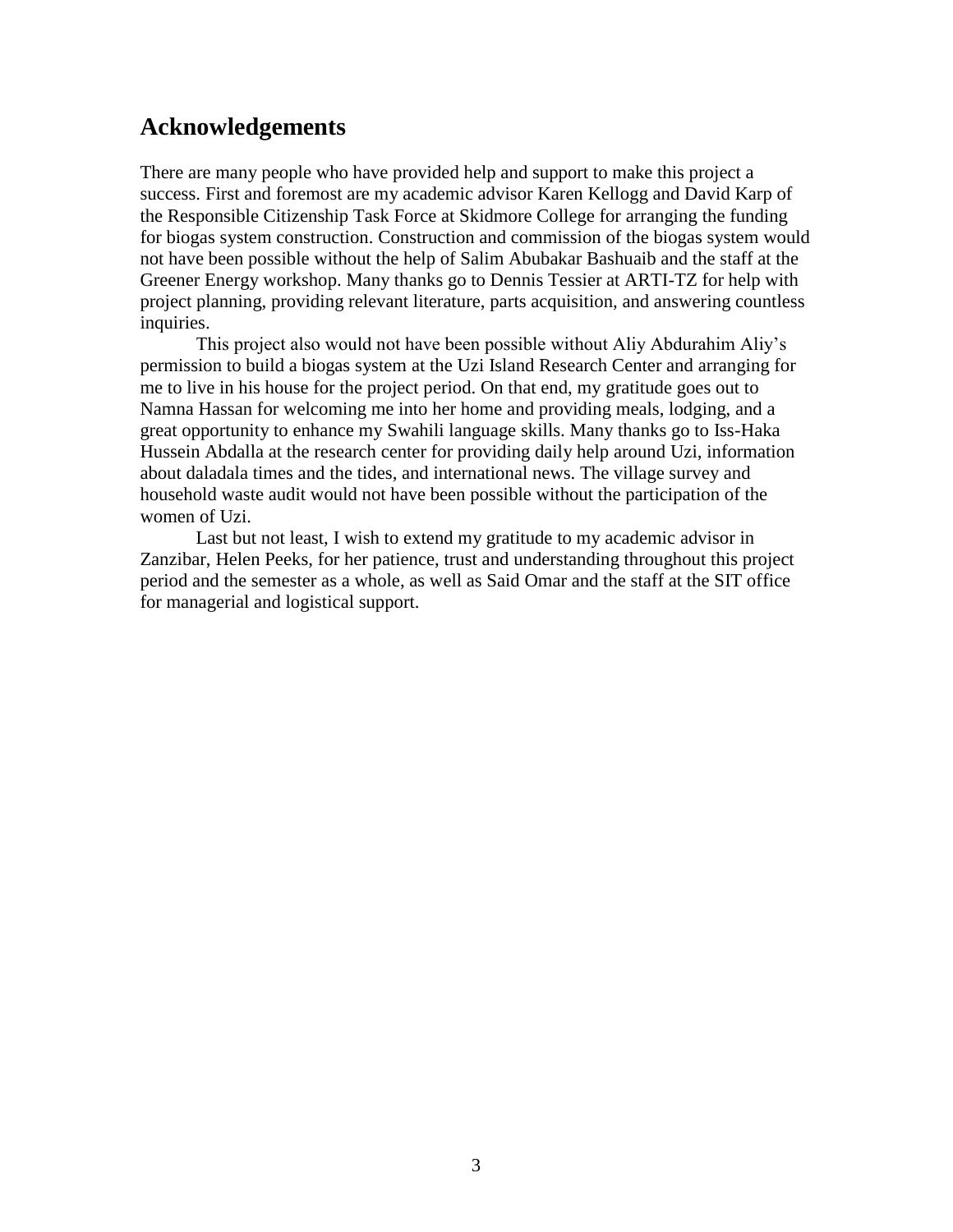# **Abstract**

With realization of the finite quantity of fossil fuels and improved study on the effects of global climate change there has been an increasing demand for energy production from renewable, sustainable sources in developed and developing nations alike. The population of Tanzania relies overwhelmingly on biomass as a source of primary energy, with such impacts as deforestation and negative health effects. Biogas generation is a renewable energy technology that utilizes organic waste sources to produce a methane-rich gas suitable for cooking and lighting with the potential to replace current unsustainable energy sources and provide several environmental and socioeconomic benefits. A biogas feasibility study was conducted in the village of Uzi, Zanzibar through local surveys, a waste generation audit, and creation of a pilot biogas system. Currently, biogas technology is not feasible in Uzi due to economic and realistic barriers. Methods of financial aid such as government subsidy, microfinance, and a carbon credit system need to be explored in order to realize the potential of biogas technology in Uzi.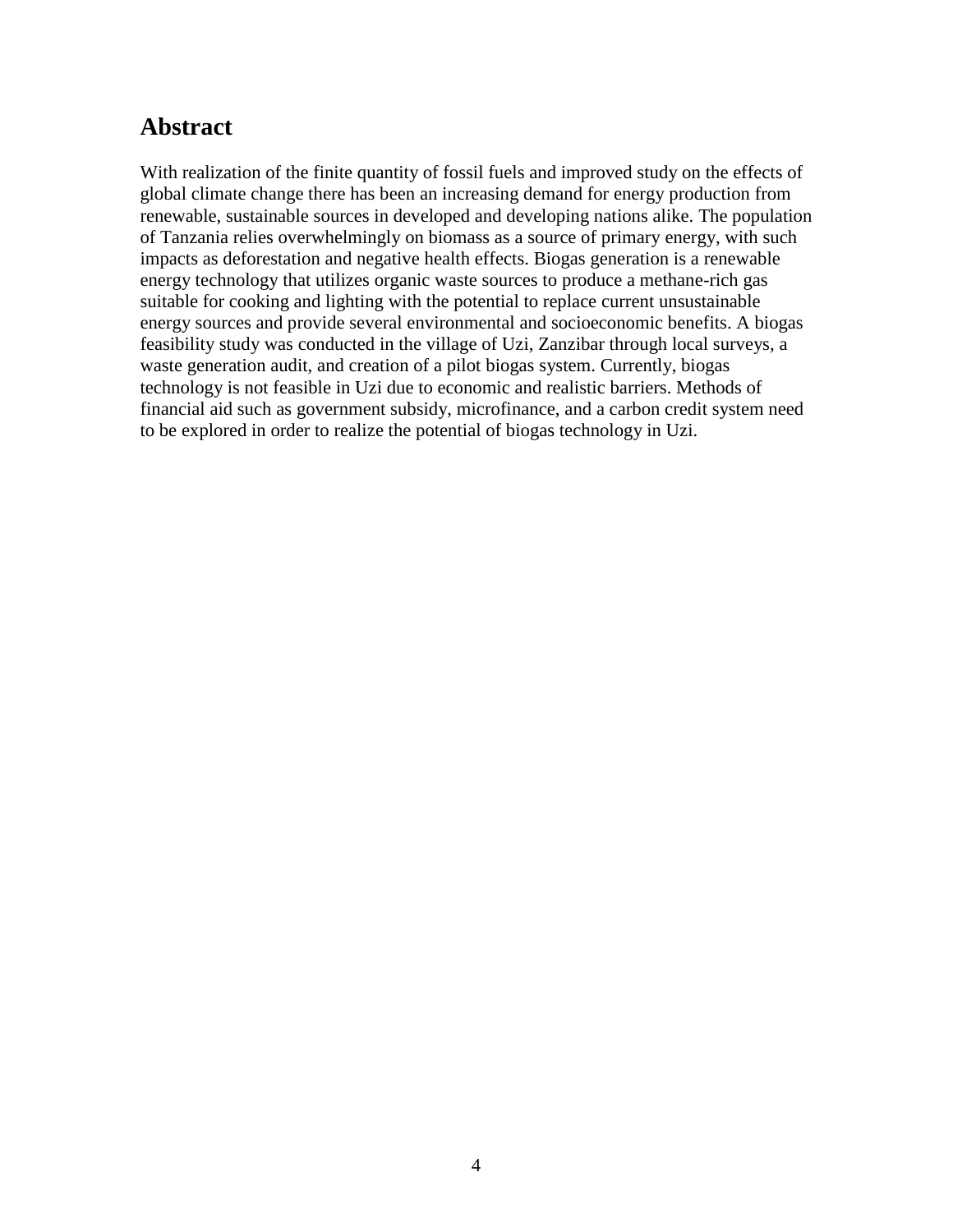# **1. Introduction**

# 1.1 **Rationale**

The global production and consumption of energy is one of the most important and pertinent issues currently facing the international community. With realization of the finite quantity of fossil fuels and improved study on the effects of global climate change due to greenhouse gas emissions, there has been an increasing demand for energy production from renewable, sustainable sources. This fact is no less true for developing nations as it is for their developed counterparts, despite a drastic imbalance in per capita energy consumption rates. Biogas generation is a renewable energy technology that utilizes organic waste sources to produce a methane-rich gas suitable for cooking and lighting purposes (Lansing, et al., 2008). This technology has the potential to replace current unsustainable energy sources and provide several environmental, social, and economic benefits.

## **1.2 Energy Use in Tanzania**

In Tanzania, the use of biomass accounts for 92.1% of the total energy supply, with the remaining portion supplied by fossil fuels, a small amount of hydroelectricity, and less than one percent of renewable sources such as solar photovoltaic, wind, and biogas (Lohri, 2009). Nationwide there is an electrification rate of 10%, resulting in electricity access for 39% of the urban population and only 2% of the rural population. Approximately 79% of total energy consumption in Tanzania is on the domestic level (Lohri, 2009). Table 1 gives specific information on household energy source and consumption statistics.

| Type of energy<br>used in HH sector            | % of total HH<br>energy consumption | Purpose of energy used                                     |  |
|------------------------------------------------|-------------------------------------|------------------------------------------------------------|--|
| <b>Biomass</b><br>fuels<br>(charcoal&firewood) | 97.7                                | Cooking, heating, lighting                                 |  |
| <b>Petroleum</b> fuels                         |                                     | 2.0   Kerosene for lighting and cooking                    |  |
| Electricity                                    | 0.3                                 | Lighting, powering the radio and in a few cases<br>cooking |  |
| Solar, biogas, wind                            |                                     | Lighting, cooking                                          |  |

Table 1. Tanzania Household (HH) Energy Statistics (Mwakaje, 2008)

A 2007 Human Development Report found that for cooking purposes 60% of the total population uses fuel wood, 35% uses charcoal, and the remaining 5% uses electricity, liquefied petroleum gas or other sources. However, in rural areas the use of fuel wood is significantly higher, accounting for about 87% of energy used for cooking (Watkins, 2007). The typical rural household uses a three-stone setup for cooking (three large stones of equal size placed together with the wood and fire inside and cooking pot on top), which only has an efficiency of 10-15%. Furthermore, it is estimated that the average low-income Tanzanian family spends roughly 35% of total income on energy costs (Otte, 2009).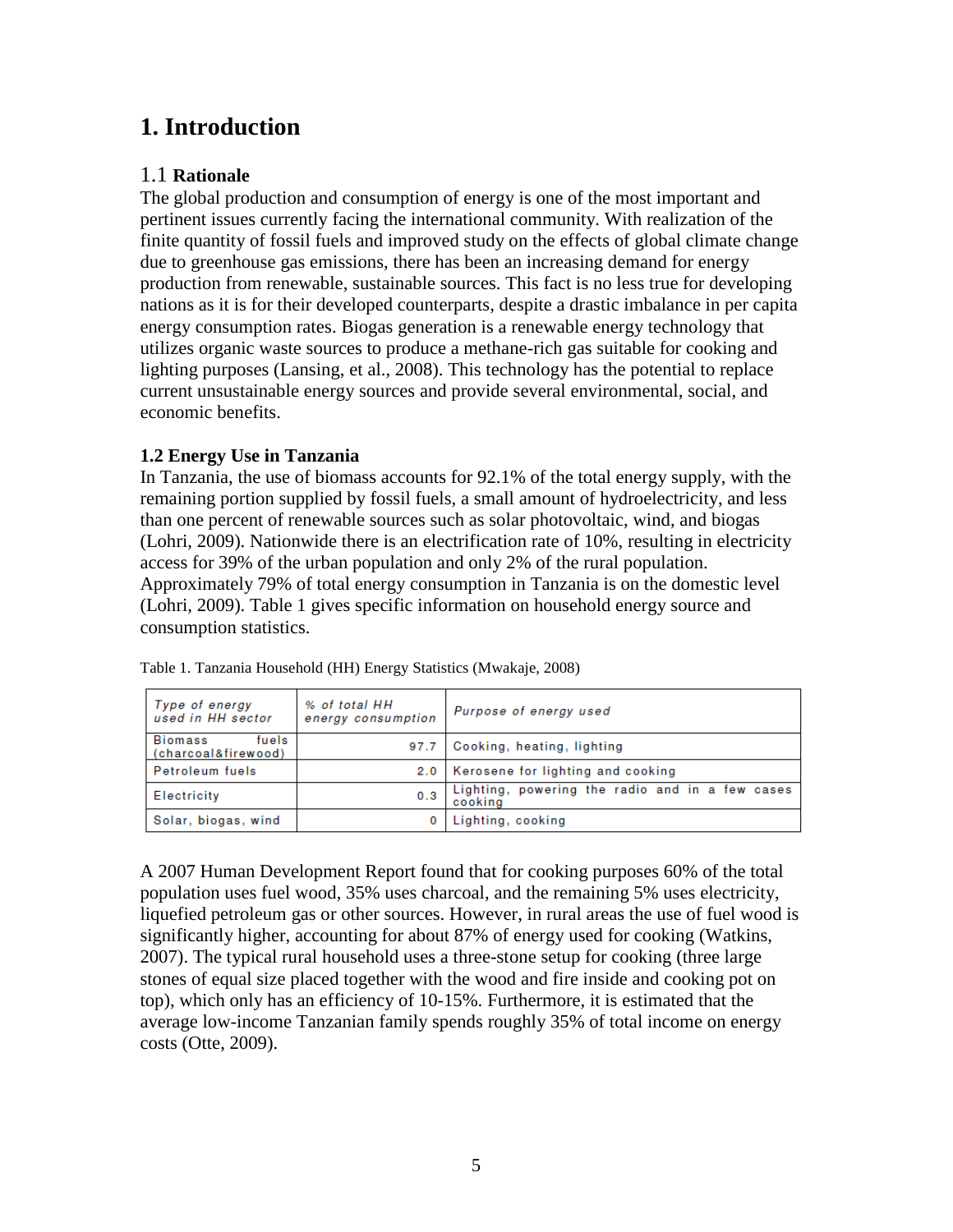#### **1.3 Environmental Implications**

Although biomass is technically a renewable energy source, the current rates of production and consumption in Tanzania are highly unsustainable. Domestic dependence on fuel wood and charcoal result in an estimated yearly per capita consumption of  $1m<sup>3</sup>$  of forest area, or an average of 7kg of fuel wood daily per rural household (Schmitz, 2007). Tanzania's total forest area was estimated to be 352,600 km<sup>2</sup> in 2005, or about 40% of the total land area; in the fifteen years between 1990 and 2005 an estimated 62,800 km² of forest area was harvested, resulting in an average annual deforestation rate of 1% (Lohri, 2009). Similarly, the United Nations Development Program reports an annual biomass consumption of 36 million  $m^3$ , leading to 91,000 hectares of forest area lost each year (Watkins, 2007). Although the harvest of biomass for charcoal and wood fuel is not the sole cause of deforestation, it plays a significant role in the continuing loss of forest cover. Charcoal production is particularly damaging because it takes about 6kg of wood to make 1kg of charcoal (Lohri, 2009).

Deforestation has widespread effects in terms of environmental degradation; these include increased rates of soil erosion, decline in quality and quantity of soil base, loss of pollutant buffering capacity, decreased nutrient cycling, increased desertification, loss of biodiversity, and inconsistent weather patterns (Murphy, 2001; Neto et al., 2010). Combustion of charcoal and fuel wood results in greenhouse gas and solid particulate matter emissions that perpetuate global climate change and contribute to ambient air pollution (Neto et al., 2010).

#### **1.4 Social Implications**

The social impacts of fuel wood and charcoal use take two main forms: negative health effects due to constant exposure to toxic fumes, and the time and labor intensive duty of fuel wood collection. These effects fall almost entirely on women and children, as they are the ones assigned cooking and household duties in the local culture. Most rural families cook indoors or in semi-ventilated areas, which creates significant amounts of indoor air pollution. This exposure to biomass fumes has many documented health effects including acute respiratory infections, chronic obstructive pulmonary disease, asthma, tuberculosis, cancer, cataracts, blindness, and low birth weight (Otte, 2009; Neto et al., 2010). The United Nations Development Program estimates that more than 500,000 people in Sub-Saharan Africa die annually from exposure to indoor air pollution from biomass combustion (Otte, 2009).

For families that cannot afford or opt not to purchase biomass for cooking, fuel wood collection is a daily obligation. The average daily collection load in Sub-Saharan Africa is 20kg, but amounts as high as 38kg have been recorded (WEO, 2006). This labor has potential negative health effects but the major issue is with time consumption, as many women and children spend multiple hours each day collecting fuel wood. A study in the Rungwe district of Tanzania found that women spent an average of 3-4 hours per day collecting firewood (Mwakaje, 2008). For children this has a negative impact on education through decreased school attendance. The main effect on women is the loss of time that could be used for income-generating activities such as seaweed cultivation, tailoring and food preparation. The end result is a larger burden of labor and decreased opportunity for economic empowerment of women (Otte, 2009).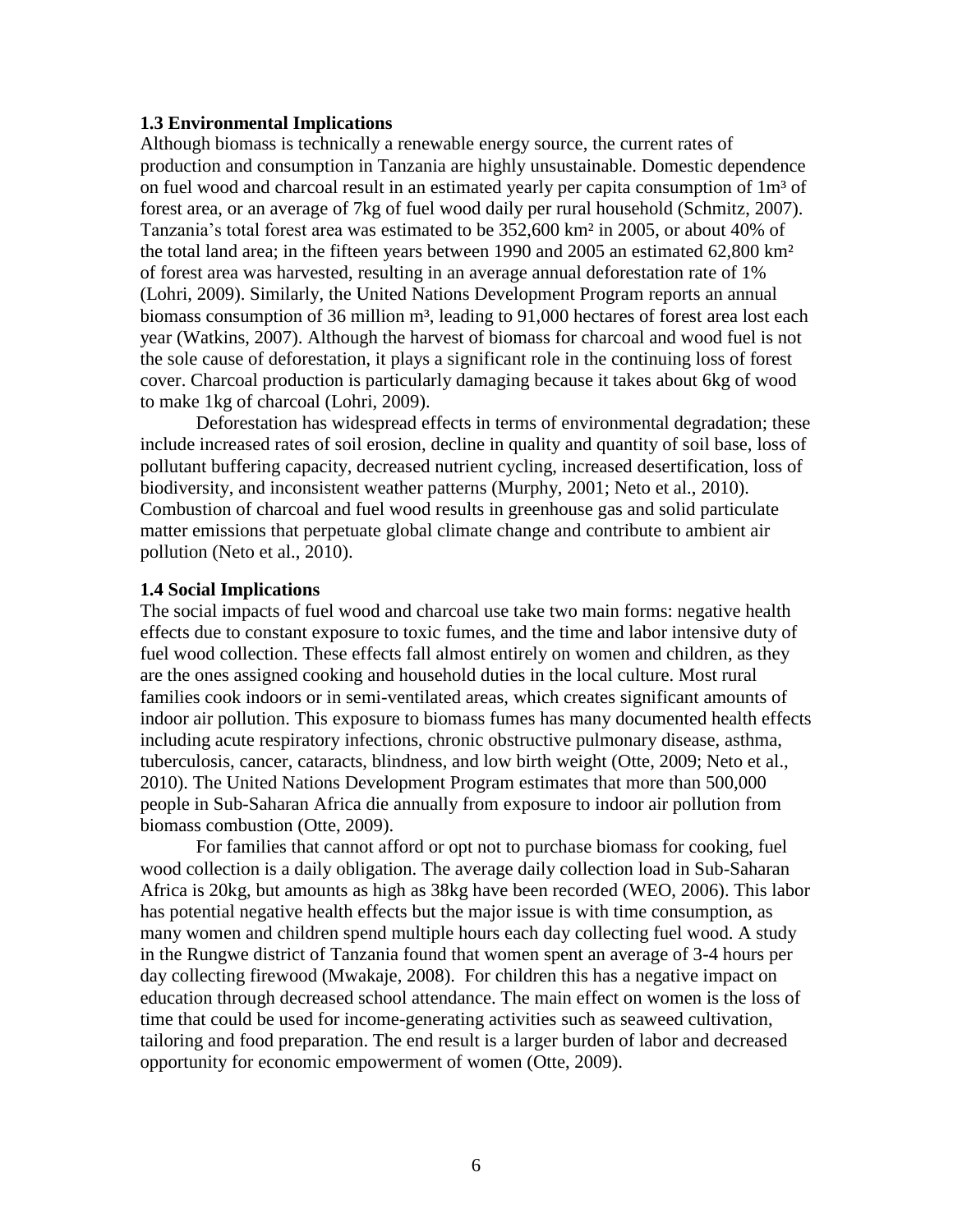#### **1.5 Economic Implications**

Decreases in the fertility of agricultural land due to the effects of erosion from deforestation are estimated to result in an annual reduction of Tanzania"s gross national product by 0.5-1.5% (Lohri, 2009). More efficient energy technologies provide better services at lower long-term costs, promoting economic development by enhancing the productivity of labor and capital (WEO, 2006).

#### **1.6 Potential of Biogas Technology**

Biogas generation takes advantage of anaerobic digestion to degrade organic waste into a combustible gas and nutrient-rich effluent. This biogas can be combusted in simple single-burner stoves for cooking purposes and also be used to power special biogasmodified lighting units. Because the technology is relatively simple, inexpensive and only requires freely available organic waste as an input, it has the potential to provide sustainable, renewable energy to alleviate the dependence on biomass fuel sources in developing nations. Furthermore, biogas technology is well-suited to the tropical/subtropical climate of Tanzania and has the capacity to provide energy to rural villages where electricity and other energy sources are scarce, with the added benefit of production of liquid effluent suitable for agricultural fertilization. With widespread dispersal and proper management, biogas technology has the potential to greatly reduce the aforementioned environmental, social, and economic impacts of biomass consumption.

#### **1.7 Study Objectives**

This study was conceived with two main objectives in mind. The first objective was to conduct a feasibility study concerning domestic-scale biogas generation in the rural village of Uzi, Zanzibar. Information was to be obtained through formal and informal surveys on energy use, cooking habits and attitude towards biogas technology, as well as a study of average household organic waste production. The second objective was to construct, commission, and monitor a domestic biogas digester at a small research center in Uzi as a pilot system for local research, education, and outreach.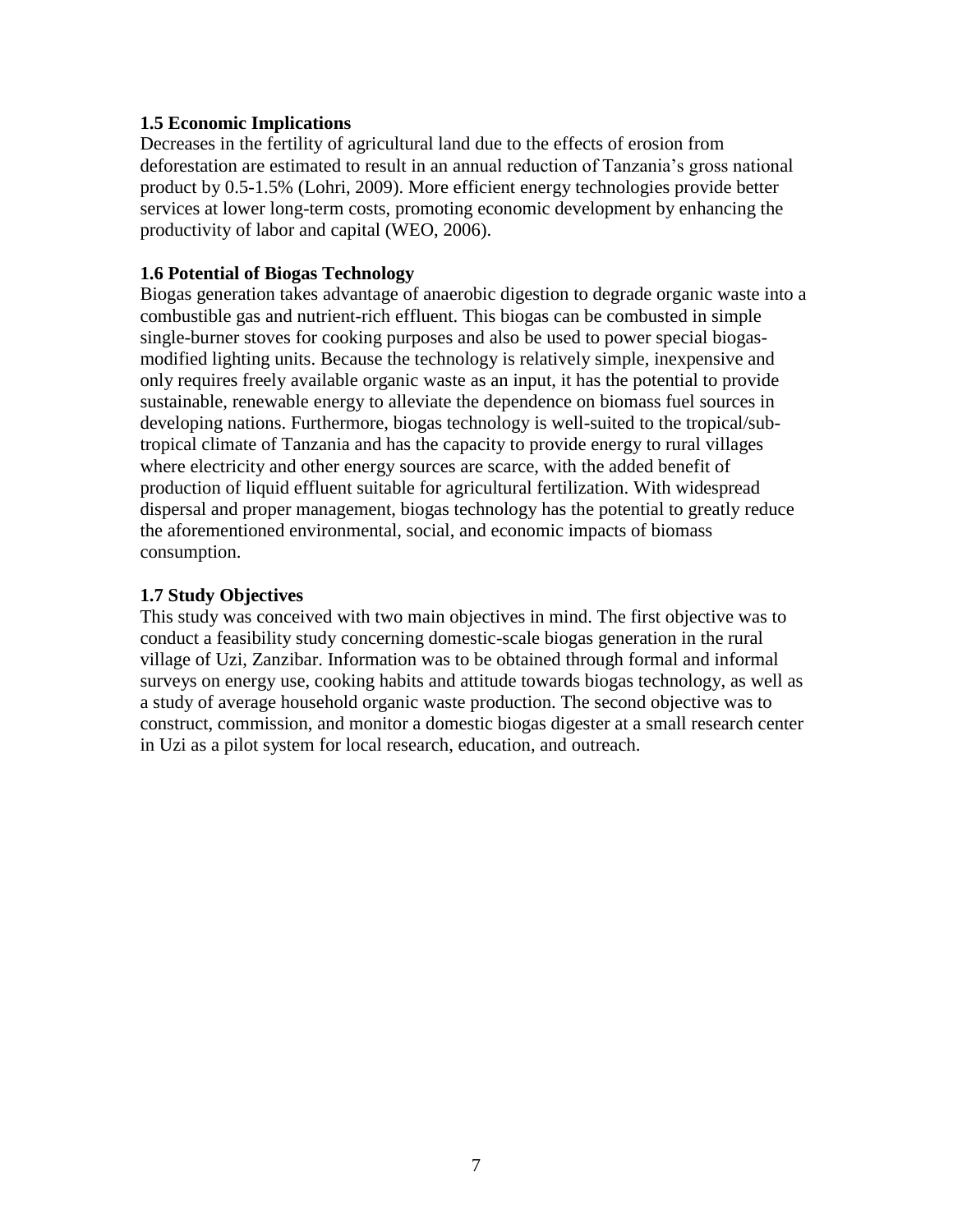# **2. Study Area**

### **2.1 Zanzibar**

Zanzibar is an archipelago in the Western Indian Ocean consisting of two main islands, Uguja and Pemba, located approximately 30km off the coast of mainland Tanzania. Zanzibar is a semi-autonomous nation and forms one half of the United Republic of Tanzania. Unguja is about 50 miles long and 24 miles wide, located between 5-6° South and 39-40º East (Fales & O"Hare, 2010).

### **2.2 Uzi Island**

Uzi is an island located at the coordinates 6°18′- 6°24′ S and 39°23′-39°26′ E, connected to the southwest of Unguja by a narrow isthmus of tidal mangrove swamp. Uzi has an area of 15.6km² and a population of about 3,000 (Nowak et al, 2009).

The Uzi Island Research Center was started in the early 1990"s by Aliy Abdurahim Aliy and Iss-Haka Hussein Abdullah as a place for local environmental research and conservation efforts. The center consists of one building with three rooms for hosting visitors. Several foreign students and volunteers come to conduct research and help with local environmentally and socially themed projects annually, mostly through connection with the German organization World Unite! (Aliy Abdurahim Aliy, personal communication, 5/2/2011).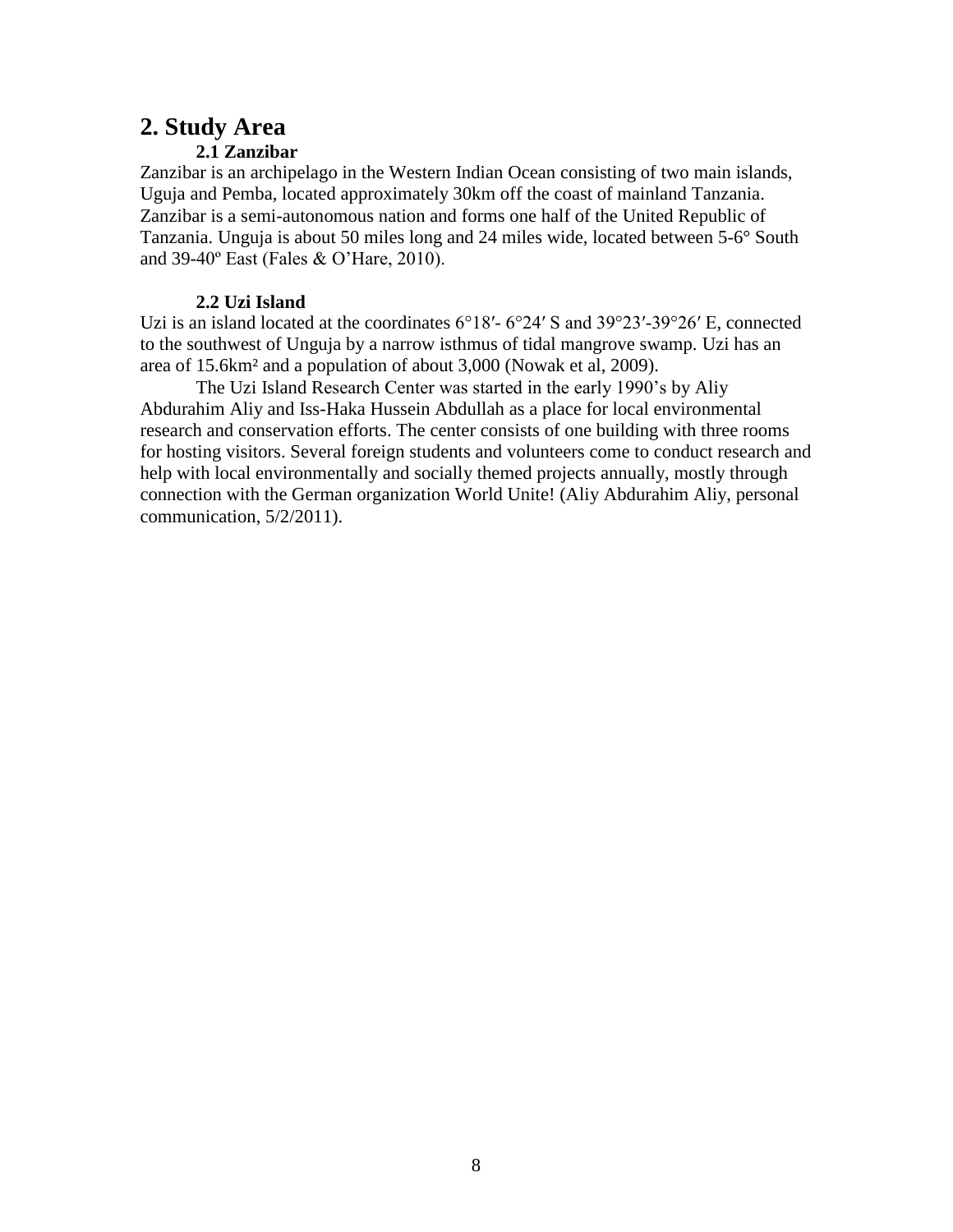# **3. Biogas**

### **3.1 Background**

Biogas generation technology consists of the biochemical degradation of complex organic material into simple organics and dissolved nutrients, with a methane-rich gas and nutrient-rich liquid as byproducts. A basic biogas system consists of a digestion tank with pipes for waste input and effluent 'slurry' output, and a gas collection reservoir (Amigun et al, 2007). Waste can be loaded on a daily basis, as in the method of continuous digestion, or loaded in larger amounts at larger time intervals in a process called batch digestion (Residua, date unknown). The technology can be applied on varying scales, from domestic to industrial, and is able to process such varied substrates as food waste, animal waste, agricultural residues, sewage sludge, industrial waste, and slaughterhouse waste (Murto et al., 2004). It is also possible to mix multiple waste types together in a process called co-digestion. Theoretically, any material that contains carbohydrates, fats, proteins, cellulose, or hemicellulose as main components can be processed through anaerobic digestion. However, the main polymer of wood, lignin, is resistant to anaerobic digestion and only produces minimal amounts of biogas so woody substrates should be avoided (Bruni et al., 2010). Although a wide range of materials can be processed through anaerobic digestion each substrate has varying methane output values that depend further on external factors such as temperature, pH, and particle size.

#### **3.2 Technical Information**

The driving principle of biogas generation is the natural process of anaerobic digestion. Anaerobic digestion, or biomethanization, consists of four stages as described below and shown in Figure 1.

Hydrolysis: Insoluble organic polymers such as proteins, fats, carbohydrates, and cellulose are broken down by enzymes produced by hydrolytic bacteria, leaving simple sugars, amino acids, and fatty acids remaining (Slater, 2007).

Acidogenesis: Acidogenic bacteria further degrade the sugars, amino acids, and fatty acids, producing volatile fatty acids, carbon dioxide, hydrogen sulfide, and ammonia (Slater, 2007).

Acetogenesis: Simple molecules and volatile fatty acids are degraded by acetogenic bacteria, producing acetic acid, carbon dioxide and hydrogen (Slater, 2007; Lohri, 2009).

Methanogenesis: Methanogenic bacteria convert acetic acid and hydrogen into methane and carbon dioxide. These bacteria have a slower growth rate than those in the previous stages, so their metabolism level is rate-limiting in the anaerobic digestion process (Lohri, 2009).



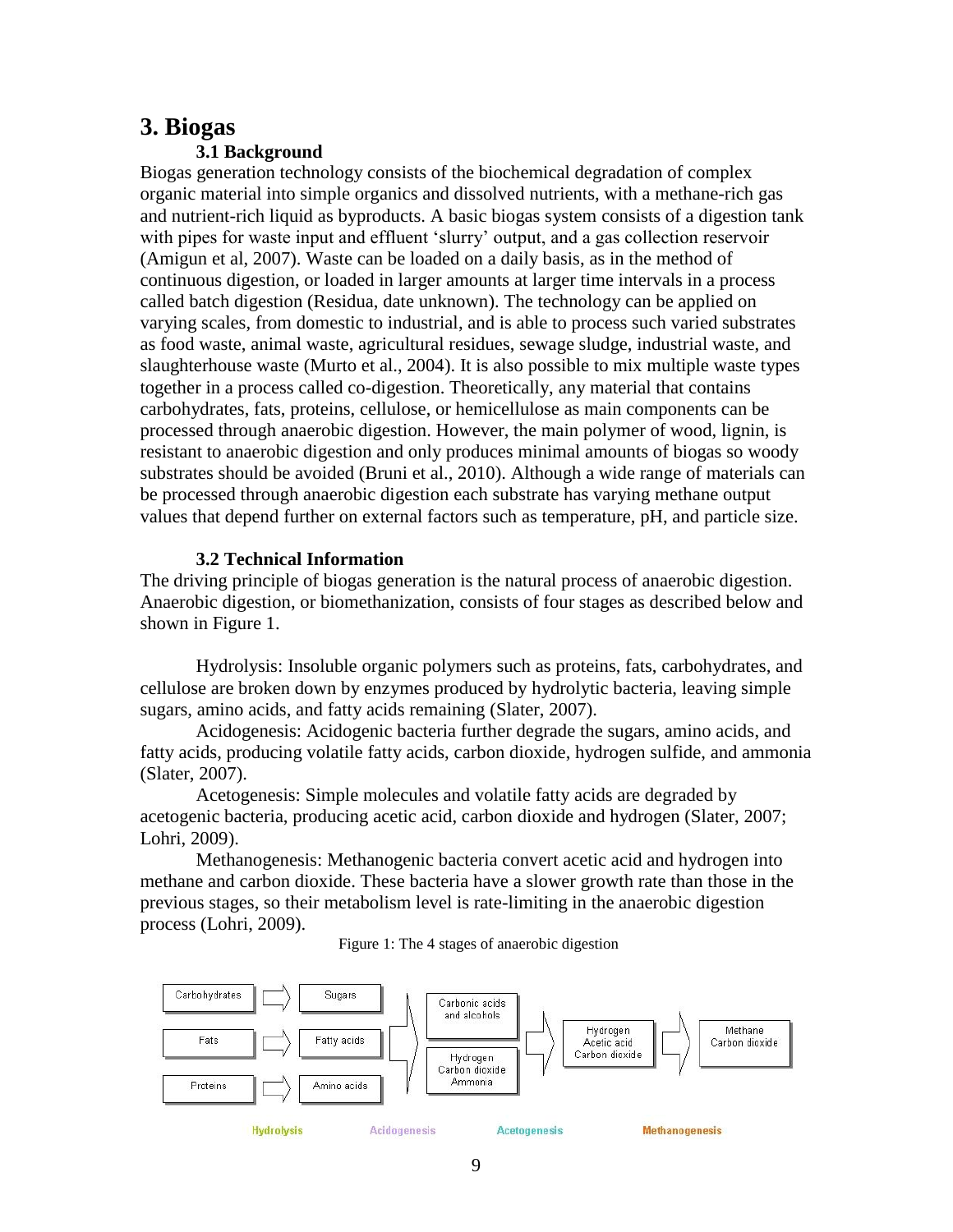Anaerobic digestion occurs in three temperature ranges: psychrophilic (< 30ºC), mesophilic (30-40 °C) and thermophilic (50-60 °C), with the highest rates of biogas production occurring in the mesophilic and thermophilic ranges (Yadvika et al., 2004). The pH of the digester is mainly affected by the production of carbon dioxide and volatile fatty acids; digestion occurs at a pH range of 5.5-8.5, however the optimal range is between 6.8 and 7.2 (Yadvika et al., 2004; Slater, 2007).

Biogas composition consists of methane (45-80%), carbon dioxide (20-40%) and small amounts of hydrogen sulfide, water vapor, ammonia, nitrogen and hydrogen, with composition varying with substrate characteristics and digester conditions (Jingura, 2009). Table 2 shows the typical biogas composition of the organic fraction of solid waste, as measured by Mata-Alvarez. Generally, biogas has an energy content of 6.0-6.5  $kWh/m<sup>3</sup>$  or 18.6-26.04 MJ/ m<sup>3</sup>, and one cubic meter has the approximate fuel equivalent of 0.6-0.65 liters of oil (Lohri, 2009; Amigun et al., 2007). Biogas with a methane content of 45% or higher is combustible (Lohri, 2009).

Table 2. Typical components of biogas from the organic fraction of municipal solid waste (Lohri, 2009)

| Components                           | Concentration (by volume)  |  |
|--------------------------------------|----------------------------|--|
|                                      | 55-60%                     |  |
| Methane $(CH_4)$                     |                            |  |
| Carbon dioxide (CO2)                 | $35 - 40%$                 |  |
| Water                                | 2% $(20 °C) - 7 % (40 °C)$ |  |
| Hydrogen Sulphide (H <sub>2</sub> S) | 20-20'000ppm (2%)          |  |
| Ammonia (NH <sub>3</sub> )           | $0 - 0.05%$                |  |
| Nitrogen (N <sub>2</sub> )           | $0 - 2%$                   |  |
| Oxygen $(O_2)$                       | $0 - 2%$                   |  |
| Hydrogen (H <sub>2</sub> )           | $0 - 1%$                   |  |

#### **3.3 Uses**

There is a wide range of primary and secondary uses for biogas system products. Biogas uses include cooking, lighting, ambient air and water heating, conversion into electricity in a generator, combined heat and power (CHP) generation, refinement into natural gas and vehicle fuel, and food and fruit preservation. Biogas slurry uses include organic soil basal and top dressing, foliar liquid fertilizer, feedstock for fish, pig and earthworm farming, biopesticide application, and as a culture solution for edible mushroom cultivation and soilless cultivation (Chang et al., 2011). However, the majority of these uses require some form of further processing and energy input, which is typically not feasible on a domestic scale. For a rural, household-size biogas generation system the main uses of biogas are for direct cooking and lighting in biogas-modified appliances, while digester slurry can be used as a nutrient-rich fertilizer for enhancement of crop growth.

#### **3.4 Benefits**

The foremost benefit of a domestic biogas generation system in rural developing areas is the production of a renewable and sustainable energy source, along with the resulting environmental and socioeconomic improvements of biomass dependence alleviation. After the initial investment is recuperated there is the potential for partial or complete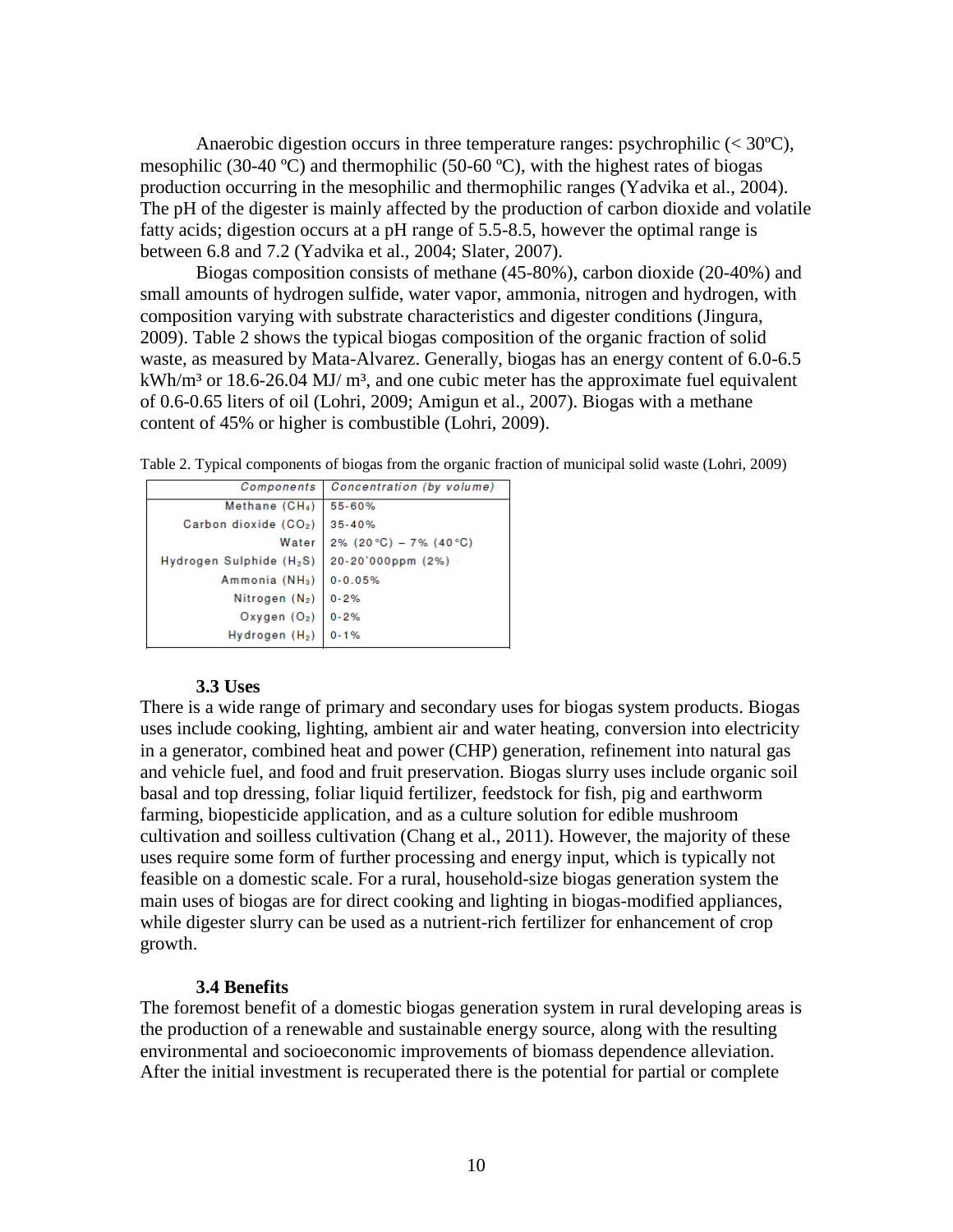elimination of fuel costs, as well as a potential source of income generation through effluent slurry sale as fertilizer.

A benefit unique to biogas generation as a renewable energy technology is the potential for improved solid waste management and domestic hygiene conditions. In most rural areas in Tanzania there is no form of municipal solid waste management and household waste is generally either thrown outside of homes, placed in unplanned communal dumpsites, or burned in small piles. When organic waste is left to rot it produces emissions such as methane that contribute to global climate change, while also attracting insect pests and disease vectors. When waste is burned harmful emissions and solid particulates are released, affecting local air quality and producing greenhouse gases. If this organic waste is used as input for a biogas system energy can be produced while simultaneously improving solid waste management, essentially converting trash into fuel. Similarly, when animal excrement, typically cow dung, is used as a substrate it also serves to lower methane emissions and helps to reduce eutrophication of local water sources through reduced nutrient leaching (Walekhwa et al., 2009).

Household hygiene and sanitation can be improved by connecting a toilet to a domestic biogas system and taking advantage of the fact that human feces is a suitable substrate for anaerobic digestion. This human waste can then be co-digested with other substrates such as food and animal waste; a popular system in use in southern China successfully combines a household toilet with waste from a pigpen in a biogas digester (Chen et al., 2010). This type of human waste system has the potential to improve domestic hygiene and reduce the occurrence of infectious diseases while also protecting local ground and surface waters from human fecal contamination from pit latrines (Chen et al, 2010).

#### **3.5 Limitations**

One of the most important limitations of a domestic biogas system is the need for a suitable climate for anaerobic digestion, around 30ºC. Although it is possible to create a self-heated system or use a solar greenhouse to raise ambient temperatures (Kumar et al., 2008), this is largely unfeasible for rural areas in developing nations. Therefore, the utilization of domestic biogas systems is typically limited to tropical and sub-tropical regions.

To maintain optimum performance and achieve maximum biogas yield certain system process parameters such as pH, carbon to nitrogen ratio and organic loading rate must be continually monitored. The scientific equipment and knowledge to achieve this is rarely available in developing rural areas, so it is likely that most biogas systems will operate at less than optimum performance levels.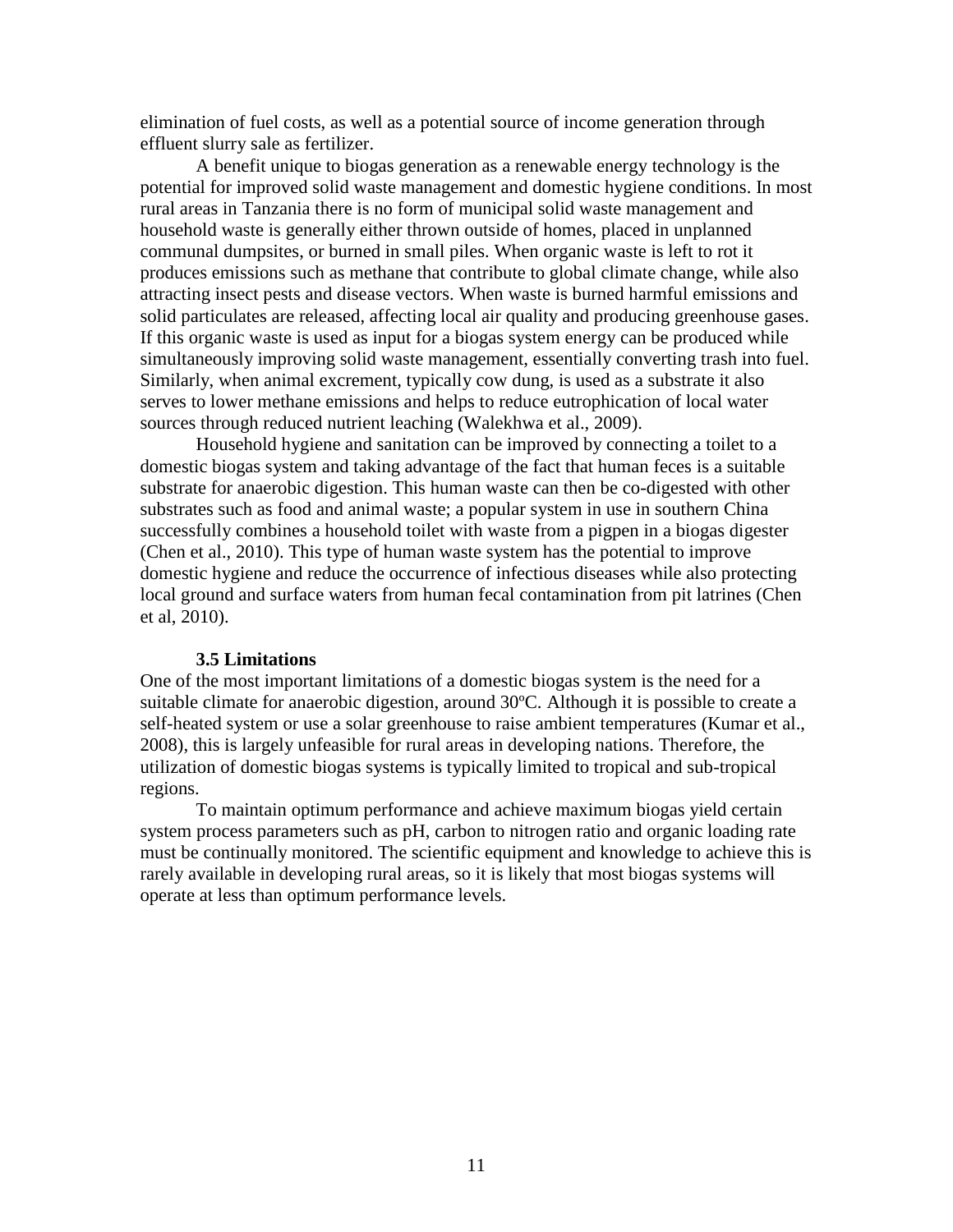#### **3.6 Types of small scale systems**

There are four main designs of domestic biogas systems currently in use in Tanzania.

Fixed-Dome System The fixed-dome system or "Chinese model" Figure 2: Fixed-dome system (Amigun et al, 2007) is constructed partially underground and consists of a concrete dome-shaped digestion chamber, waste mixing chamber, inlet pipe, slurry overflow chamber, and slurry output pipe (See Fig. 2) (SEDC, 2011). The fixed-dome system can be constructed in various sizes, from 3 to 50 m<sup>3</sup>. This system has a long life expectancy and the potential for large waste capacity, but cracks and leaks are an issue. The initial investment is high and requires the work of skilled masons. Because of the large waste input requirement and high initial



investment, this system is generally not feasible for households without livestock.

The floating-drum system or "Indian model" is constructed partially underground and consists of a concrete digestion chamber with a gas reservoir that rises along a central guide pipe with gas production (Amigun et al, 2007) (Fig.3). The benefit of this system over the fixeddome model is that the floating-drum reservoir provides a visual reference of current gas levels. However, similar issues with high cost, requirement of skilled labor, and maintenance are present.



Floating-Drum System Figure 3: Floating-drum system (Amigun, 2007)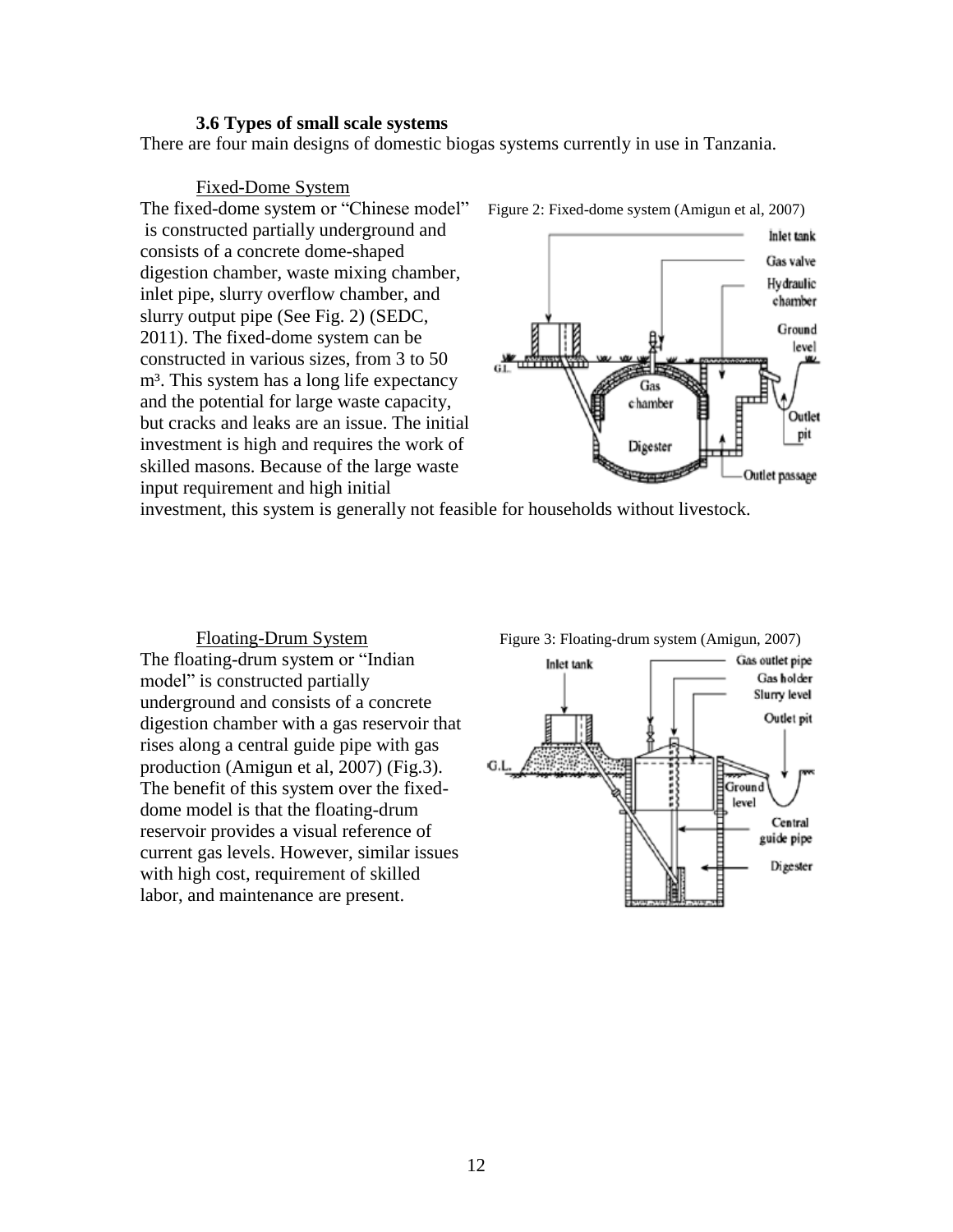The floating-tank digester system consists of a high density polyethylene (HDPE) water tank as a digestion chamber, with a smaller tank inverted and placed inside the larger tank that acts as a reservoir chamber, rising with gas production (See Fig. 4). Standard plumbing tubes connected to the digestion tank act as input and overflow pipes. This system is relatively inexpensive and can be built with locally





available materials, but the design leads to gas recovery inefficiency (Lohri, 2009).

The Supergas system was designed by the Danish Organization DANTAN and consists of a HDPE digester, slurry displacement tank and gas reservoir connected to a hydraulic valve (See Figure 5). The system operates under high pressure with the goal of achieving more in-tank mixing and a resulting higher rate of gas production (Kirknaes, 2009). Benefits include a high rate of



gas production and recovery, but there is a high cost of construction and design complexities make maintenance difficult and expensive.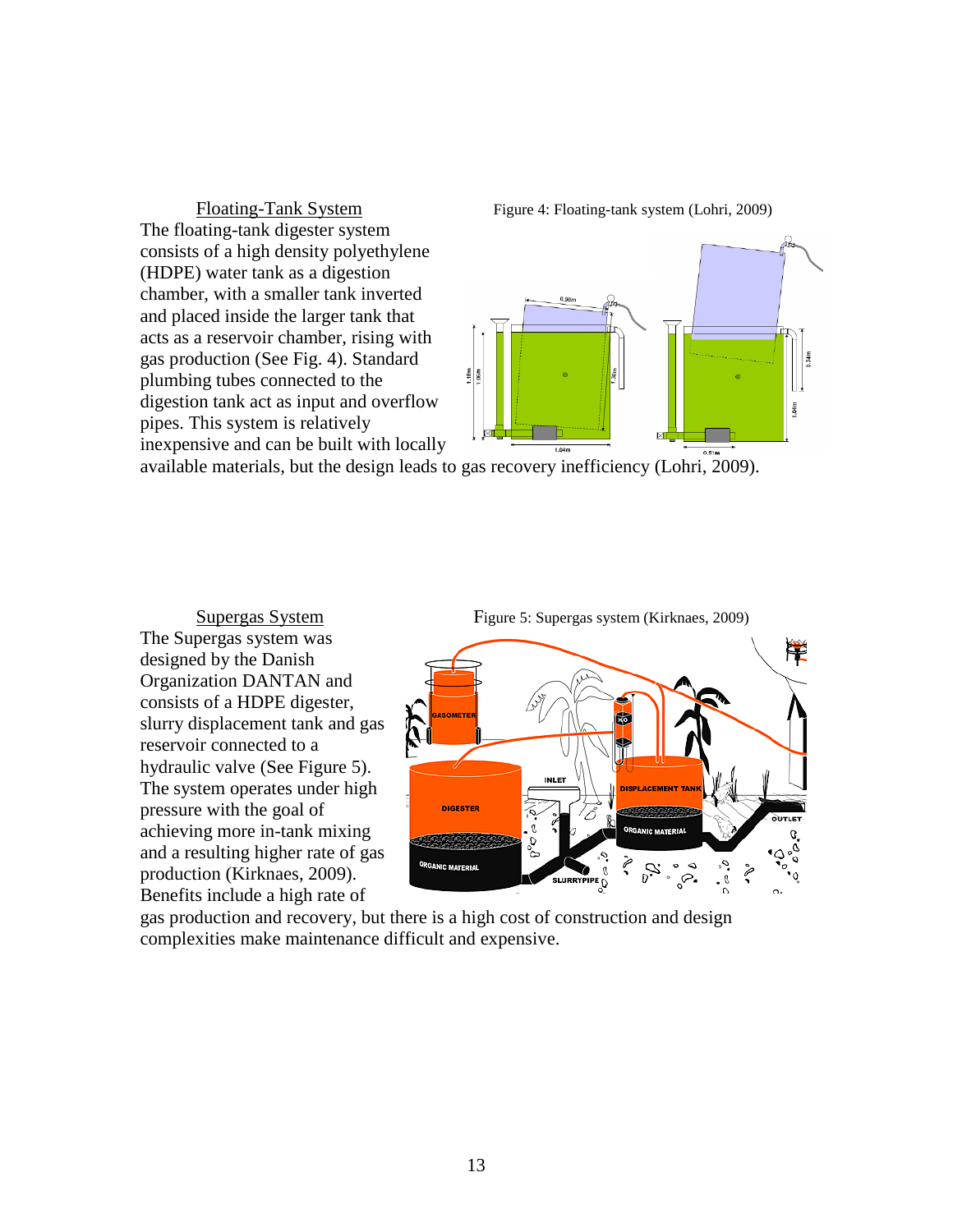#### **3.7 History of Biogas in Tanzania**

This section is meant only to be a brief introduction to biogas technology in Tanzania, as a complete review of the topic is beyond the scope of this study; for more comprehensive reviews see Mwakaje (2007) and Schmitz (2007).

Biogas generation technology was first introduced into Tanzania in 1975 when the Small Industries Development Organization (SIDO) built 120 digesters of the floating-drum design in the Arusha region. In 1982 the parastatal organization Center for Agricultural Mechanization and Rural Technology (CAMARTEC) was formed and partnered with the German Agency for Technical Cooperation (GTZ) to form the Biogas Extension Service, with the goal of increasing biogas technology research and dissemination in the country. The project adapted the Chinese fixed-dome design to local conditions in 12m<sup>3</sup> 16m<sup>3</sup>, 30m<sup>3</sup>, and 50m<sup>3</sup> sizes. Between 1983 and 2005 CAMARTEC built 707 of these digesters, mainly in the Arusha region. Other organizations involved in biogas technology promotion and research include the Tanzanian Traditional Energy and Development Organization (TaTEDO), Evangelical Lutheran Church in Tanzania (ELCT), Tanzania Commission for Science and Technology (COSTECH), and the government Ministry of Energy and Minerals. (Lohri, 2009; Mwakaje, 2007; Schmitz, 2007).

#### **3.8 Current Status of Biogas in Tanzania**

The major development in biogas technology and dissemination in Tanzania in recent years has been the creation of the Tanzania Domestic Biogas Program (TDBP). The program was formed in 2008 and is a joint effort between the Netherlands Development Organization (SNV) and CAMARTEC, along with other governmental and nongovernmental organizations (SNV, 2008). One of the major program goals is to install 12,000 biogas systems of the CAMARTEC modified fixed-dome model, reaching 72,000 people (SNV, 2008). To date 1,368 of these systems have been built throughout Tanzania (TDBP, 2011).

A literature review concluded that the only existing biogas systems currently in use in Zanzibar were constructed by the Danish organization DANTAN in partnership with the local non-governmental organization Zanzibar Livestock Welfare and Development Organization (ZALWEDA) from 2006-2008. This specially designed "Supergas" system is described in section 3.6. Six systems have been built in the following locations: Chukani, Jumbi, Kitope, Mpapa, Tunguu, and Chumba Viamboni (Salim Bashuaib, personal communication, 3/30/11).

#### **3.9 ARTI-TZ**

The Appropriate Rural Technology Institute-Tanzania (ARTI-TZ) is a non-profit organization started in 2007 with the goal of disseminating renewable energy technologies in Tanzania and promoting environmental and socio-economic awareness. In regard to biogas, ARTI-TZ has its own design of a floating-tank biogas digester that is sold in varying sizes. The biogas system used for this project was modeled after one of these systems with the support of ARTI staff.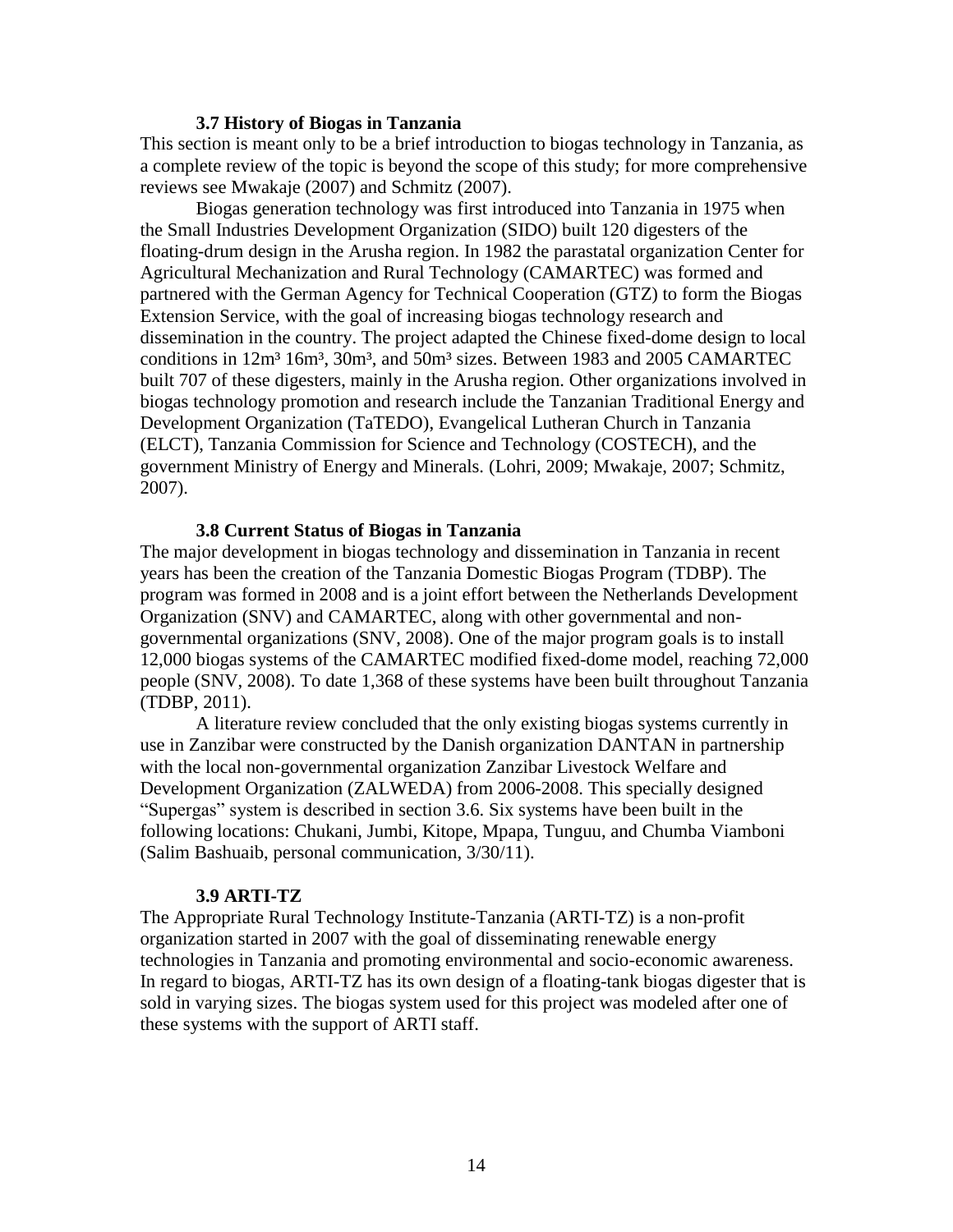# **4. Methods**

## **4.1 Village Survey**

The first component of the feasibility study conducted was a formal survey of local people in the village of Uzi, Zanzibar. The aim of the survey was to assess fuel wood and charcoal usage and expenditures, cooking habits, and attitudes toward biogas technology (See Appendix 1 for the complete survey). The survey was conducted orally in Swahili by the researcher with the help of a translator on April  $10^{th}$ , 2011. Thirty women were surveyed; only women were chosen for the survey because they are in charge of cooking and fuel collection duties in the local culture.

# **4.2 Household Food Waste Audit**

The goal of this component of the feasibility study was to measure the daily production of organic kitchen waste produced on a daily basis in Uzi households. Five houses were chosen for daily waste collection over a period of one week, from April  $22<sup>nd</sup>$  to April  $28<sup>th</sup>$ , 2011. The houses were not randomly chosen; houses were identified with the help of a local villager and the first five households willing to participate in the audit were selected, without regard of any further household information.

#### **4.3 Pilot Biogas System 4.3.1 Construction**

The construction of the pilot biogas system was based on the ARTI-TZ design of a floating-tank digestion system (See Figure 4). The digestion chamber consisted of a 1500L SimTank high-density polyethylene water tank and the gas collection reservoir was a similar 1000L SimTank tank. The tops of the water tanks were removed with a jigsaw, leaving the insides exposed. An input pipe was constructed with 3-inch PVC piping and a 3-inch plastic elbow joint, connected near the bottom of the 1500L tank. An effluent pipe was constructed using 2-inch PVC piping and a 2-inch elbow joint placed 1.28m high along the 1500L digestion tank. A 2-inch valve cap was placed near the bottom of the digestion tank as an emergency output or draining valve. The total cost of construction was 532,000 TZS. The system was constructed on April  $7<sup>th</sup>$ , 2011.

## **4.3.2 Commission**

The biogas system was started with 100L of slurry from an existing local cow dung-based biogas digester. This was combined with 120L of a cow dung and water mixture, mixed in equal parts. The cow dung was collected around the village of Uzi and ranged from fresh to a few days old. This 220L slurry, cow dung and water mixture was meant to serve as a bacteria inoculum to expedite the anaerobic digestion process. The remaining digester volume was filled with tap water over a period of two days.

## **4.3.3 Substrate**

The intended substrate for this floating-tank system was organic kitchen waste. The waste material that was fed into the system was acquired from local households participating in the household food waste audit. Accepted organic waste included fruit and vegetable peelings, over-ripened fruit, rice, ugali (mashed corn meal), cassava peelings, potato peelings and other organic items. Fish and meat bones were removed before feeding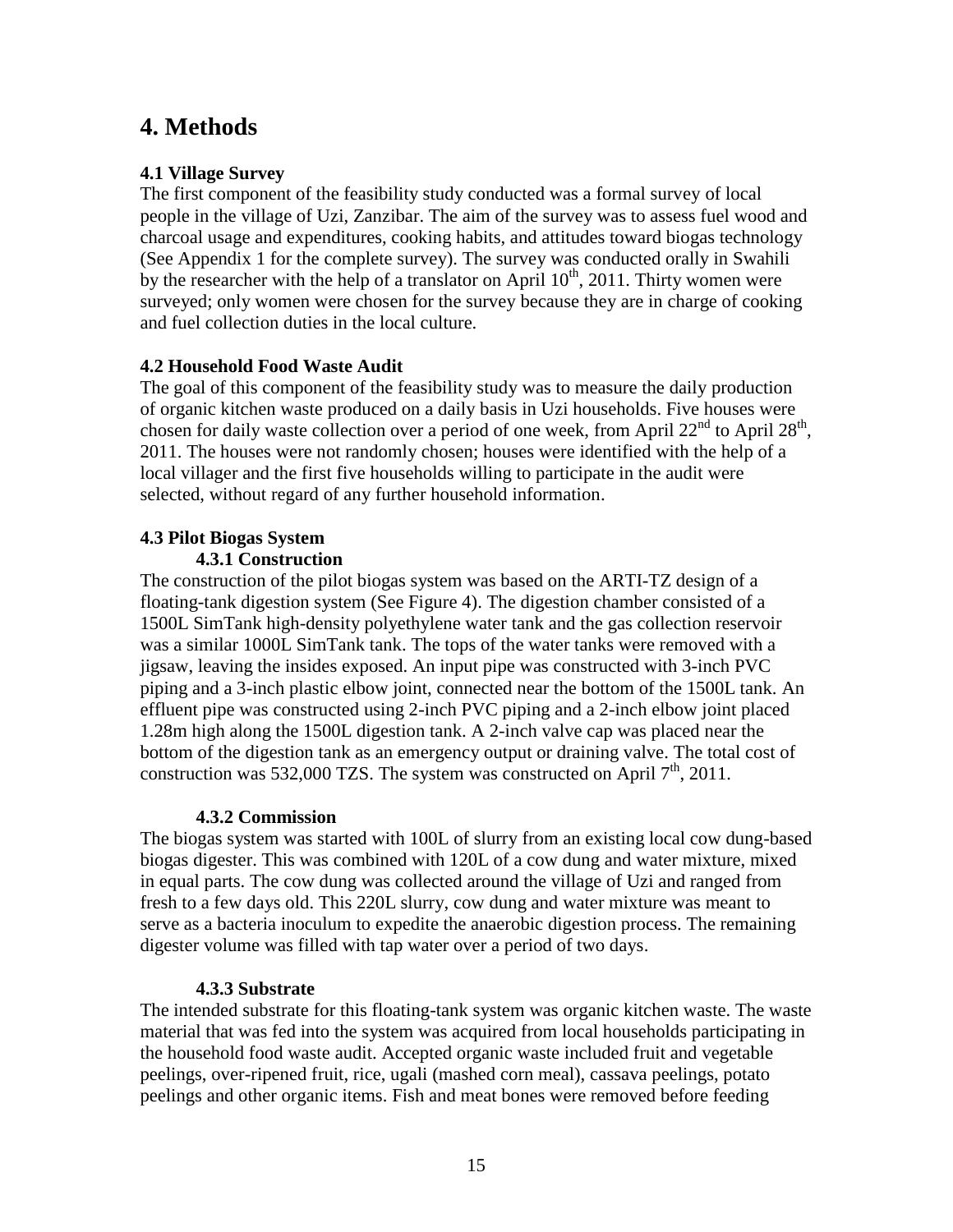because they do not degrade under anaerobic conditions. Mango pits were removed when possible to reduce the risk of input pipe clogging.

### **4.3.4 Waste Preparation**

Three different food waste preparation methods were tried to reduce food particle size in order to expedite digestion rates. First, a small hand-powered meat-grinder was used. This machine broke after two days of use, so preparation was switched to hand-cutting with a knife and cutting board. Finally, a local tool called a majani was used, which is basically an enlarged version of a mortar and pestle used to mash the food waste. This method was used for the majority of substrate preparation.

### **4.3.5 Feeding Regimen**

After inoculum input the system was left alone for a period of four days to allow for bacterial growth. After this period the system was fed with two kilograms of cassava flour over two days as a high-energy feed to aid with bacterial growth, as per the instructions of ARTI-TZ. The digester was fed one kilogram of food waste on 4/19/11 and the feeding regimen was slowly increased to the target daily amount of five kilograms by 4/28/11. ARTI-TZ gives a suggested daily feeding rate of 5-6kg of wetweight food waste for a 1500L floating-tank digestion system (Dennis Tessier, personal communication, 4/1/11). Food waste was mixed with effluent slurry when fed in order to reduce the amount of fresh water introduction with the aim of concentrating the bacterial population. Each feeding was followed by 20-40L of slurry input as a way to flush the input pipe and aid with mixing inside the digester. The system was fed or flushed with slurry twice daily, at 8 am and 8pm.

## **4.3.6 Gas Production Monitoring**

Gas production was monitored twice a day, at 8 AM and 8 PM. An improvised measurement system was used to measure gas production; the gas reservoir tank was marked from the top down at one inch intervals. Measurement was taken by measuring the level of the bottom of the reservoir tank in an upright position at its intersection with the top of the digester tank.

## **4.3.7 Stove Testing**

Stove testing was conducted by measuring the rate of gas usage over set periods of time. In order to calibrate the measurement system the current reservoir tank level was measured, the stove was run at full power for a set time, and the reservoir tank level was measured again. The resulting decrease in tank level in inches was used to calculate the average stove burn time in minutes per inch.

Water boiling tests were conducted to measure the average time it took to boil one liter of water at varying gas pressures. The three pressures were gas reservoir tank only, 6kg placed on top of the reservoir tank, and 12kg placed on top of the reservoir tank. Time was stopped when the water reached a full boil.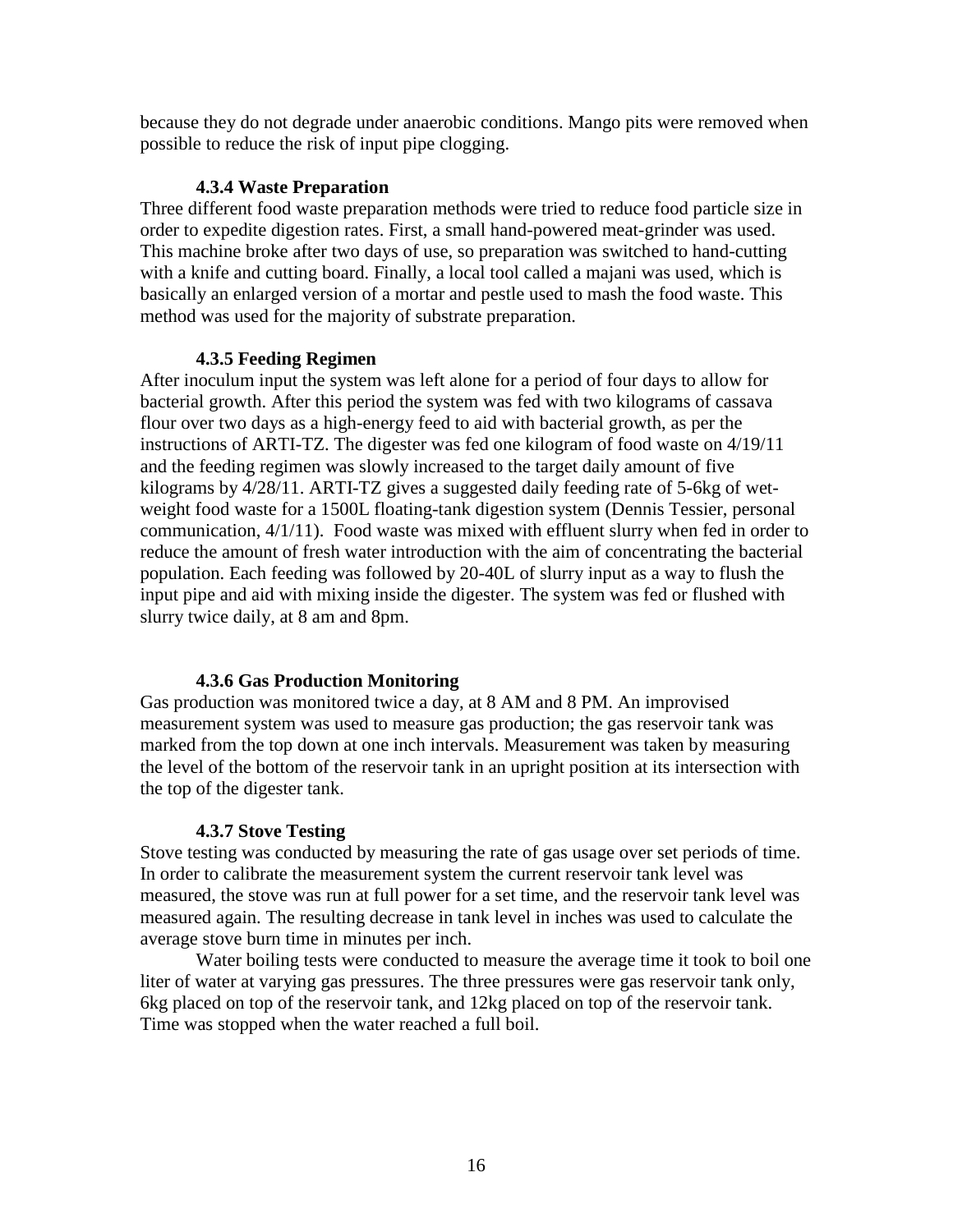# **5. Results**

### **5.1 Village Survey**

The breakdown of local cooking fuel sources can be seen in Figure 6, with fuel wood consisting of the large majority of biomass used. Of the respondents who used fuel wood, 77% acquired it through daily collection and 22% purchased it locally (Figure 7). Fuel wood was purchased and used in units of one "mzigo", which is a bundle of approximately 15kg of varying wood types. The local price of one mzigo ranged from 1,200-1,500 Tanzanian Shillings TZS. All charcoal was purchased; the unit was one "polo", which is an approximately 50kg bag with a local price range of 6,000-6,500 TZS per bag. The current exchange rate is 1,511 TZS for 1 U.S dollar (5/5/11).

The fuel wood consumption average was 1.5 mzigos (approximately 22.5kg) per week, while charcoal consumption averaged 1.6 polos (approximately 80kg) per month. Using the average price of 1,350 TZS, fuel wood expenditures would be 8,100 TZS/month and 97,200 TZS/year. Using the average price of 6,250 TZS for charcoal, expenditures would total 10,000 TZS/month and 120,000 TZS/year. For fuel wood this expenditure only applies to those who purchase rather than collect wood.

Average time spent on fuel wood collection was 3 hours and 21 minutes per day; respondents said that just walking to the collection area took about 40 minutes (travel time was included in the total collection time).

The average time spent cooking per day was 1 hour and 53 minutes. Figure 8 shows that 28 of 30 respondents cooked inside, while only two cooked outside. Figure 9 shows respondent perceptions of the health impacts of fuel wood and charcoal use. Further informal conversations about health impacts indicated that the majority of villagers who thought biomass use was bad listed eye irritation due to fumes as the main reason. Two people said that biomass fumes also negatively impacted the quality of their homes due to smoke charring. The average number of children was 3.7, with a range of 0-10. All respondents answered that they currently do not use food waste and throw it outside of their homes or in small, informal dumpsites. One respondent did say that she fed leftover rice to her chickens.

None of the respondents had heard of biogas technology before. Attitudes towards the use of food waste, cow dung, and human waste in a biogas digester to produce cooking fuel are shown in Figures 10, 11 and 12.



**Type of Fuel Used for Cooking**

**Fuel Wood Acquisition**

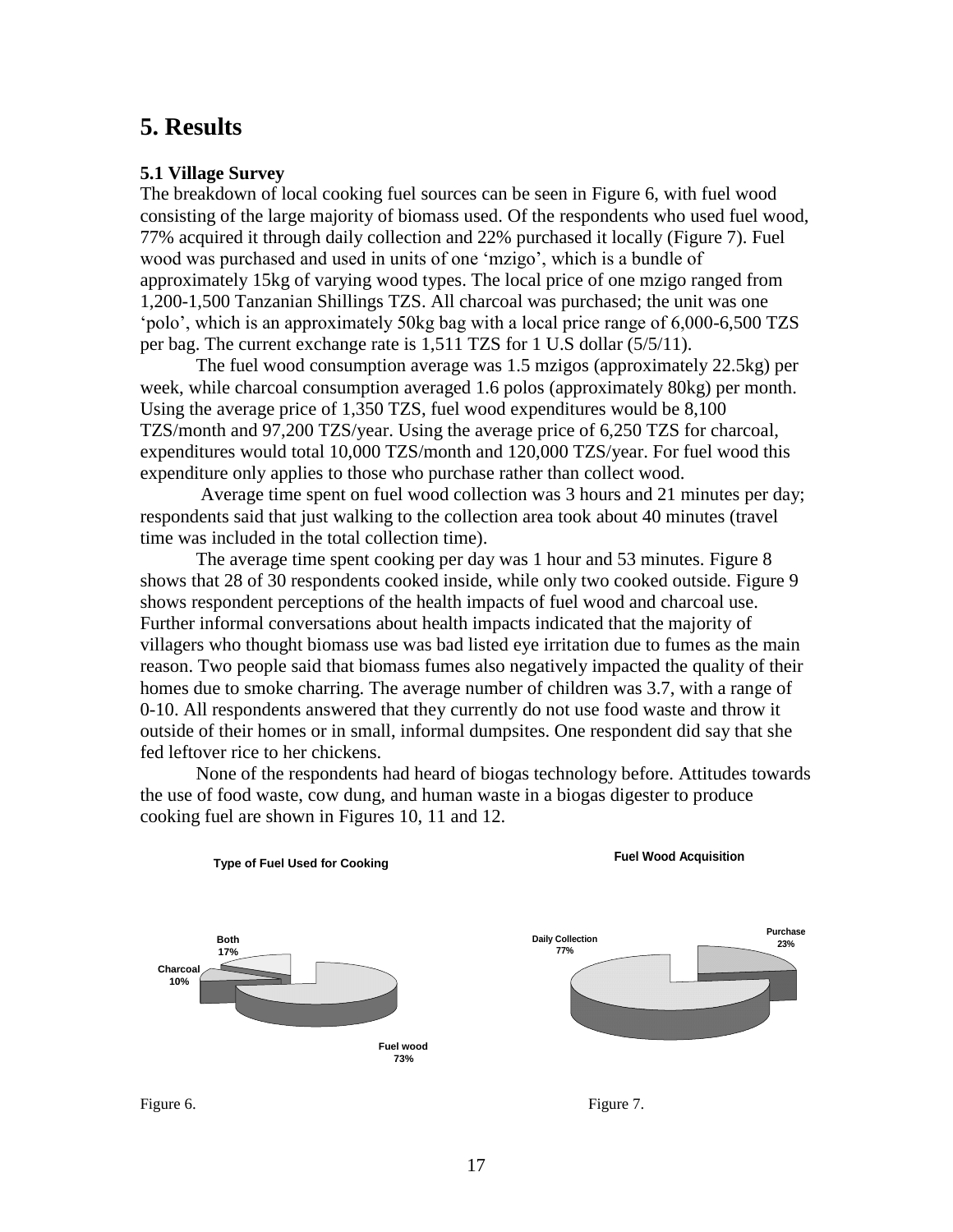

**Cooking Location**





**Wood bad, charcoal ok 7% No opinion 4%**

**Is Fuel Wood and Charcoal Use Bad for Personal Health?**



Figure 8. Figure 9.

**Would you cook with fuel derived from cow dung?**



Figure 10. Figure 11.







Figure 12.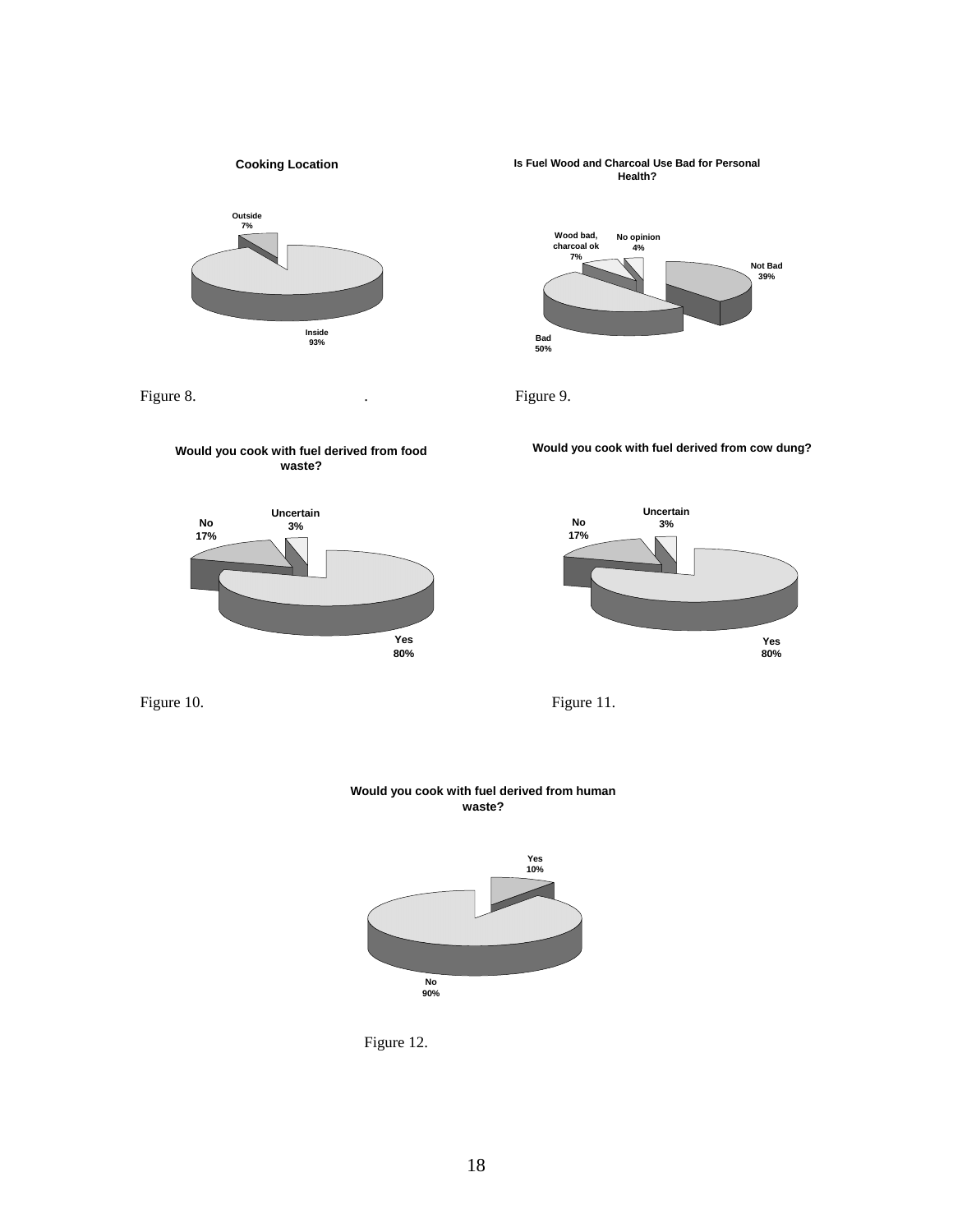### **5.2 Household Food Waste Audit**

The results of the week-long food waste audit can be seen in Figure 13. The houses produced an average of 1.1kg, 1.9kg, 0.4kg, 1.2kg, and 1.3kg, respectively for houses 1- 5. This indicates a total average of 1.15kg per household per day. The lowest daily amount collected was 0.25kg and the highest was 3.25kg. Visual observation showed the food waste to consist mostly of fruit peelings- mainly orange, lime, mango and papayaand potato and cassava peelings.



#### **Daily Food Waste Production**

Figure 13.

### **5.3 Pilot System**

#### **5.3.1 Stove Testing**

Table 3 shows the data produced through burn time measurement. As shown in Table 4, calculations give an average stove burn time of 8 minutes and 40 seconds per inch of gas reservoir tank height.

| <b>Burn</b> | <b>Reservoir</b> |  |
|-------------|------------------|--|
| Time        | Tank             |  |
| (minutes)   | <b>Decrease</b>  |  |
|             | (inches)         |  |
| 60          | 8.5              |  |
| 40          | 4.5              |  |
| 60          | 8                |  |
| 60          | 7                |  |
| 30          | 4                |  |
| 60          | 6.5              |  |
| 90          |                  |  |
| 70          | 9                |  |
| 60          | 7.5              |  |
| 30          | 3.5              |  |
| 120         | 13               |  |

 $T_1$   $1$   $1$   $1$ 

| 1 able 4.                                  |                                                       |                                                        |
|--------------------------------------------|-------------------------------------------------------|--------------------------------------------------------|
| <b>Total</b><br><b>Burn</b><br><b>Time</b> | <b>Total Change in Gas</b><br><b>Reservoir Height</b> | <b>Average Burn Time in</b><br><b>Minutes per Inch</b> |
| 680<br>minutes                             | 78.5 inches                                           | 8.6624 (8 min 40secs)                                  |

Table 3.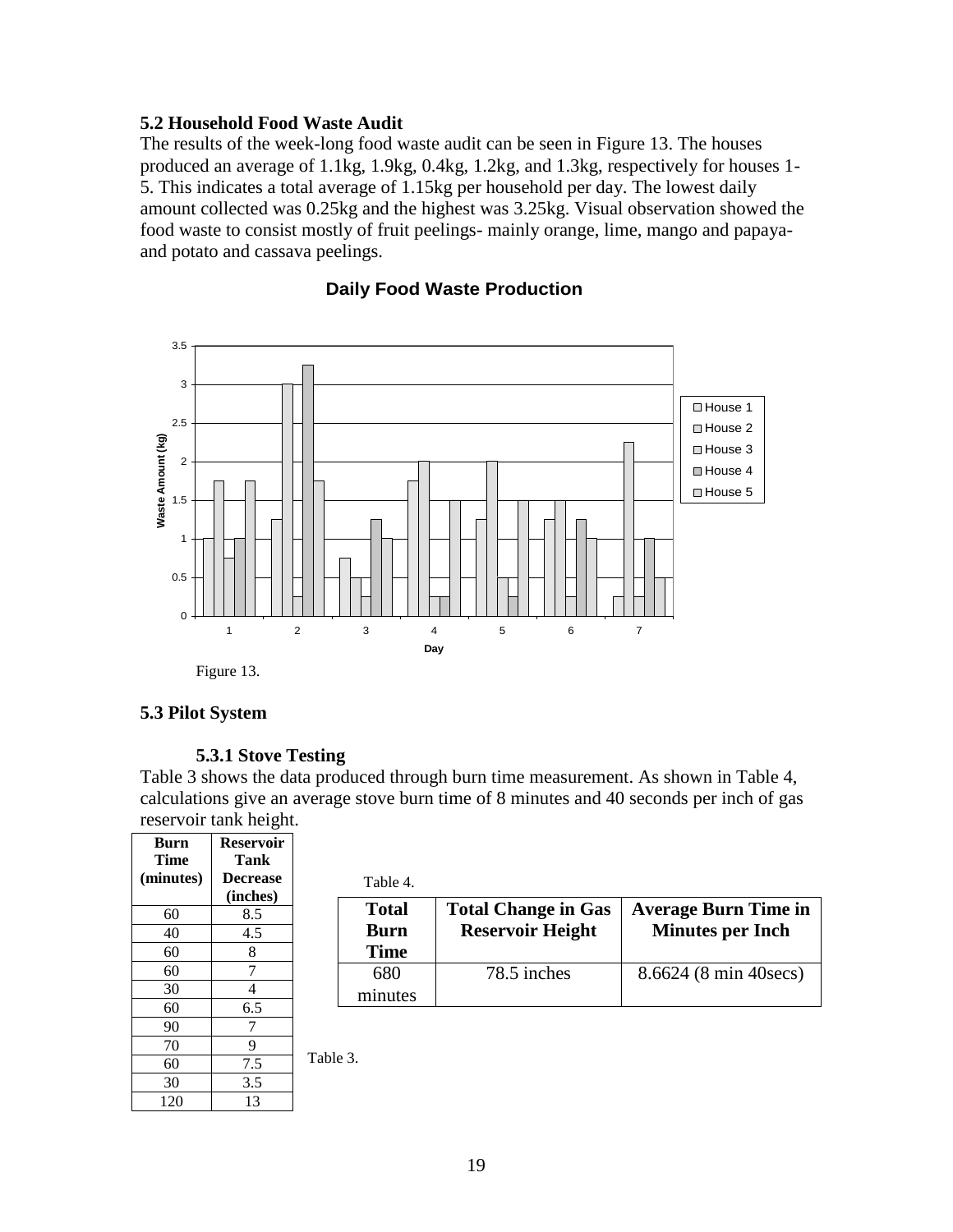| <b>Tank Pressure</b> | Test 1        | Test 2        | Average         |
|----------------------|---------------|---------------|-----------------|
| Tank Only            | 9 min         | 9 min 30 secs | 9 min 15 secs   |
| 6 <sub>kg</sub>      | 9 min 30 secs | 8 min 45 secs | 9 min 37.5 secs |
| 2kg                  | 6 min 20 secs | 6 min 40 secs | 6 min 29.7 secs |

The results of the water boiling tests are shown in Table 5. Table 5.

### **5.3.2 Gas Production Monitoring**

Figures 14 and 15 show the gas production in inches of reservoir tank rise and minutes of burn time per 12-hour period, respectively, for the elapsed measurement period. Hour 0 represents the measurement period start time of 8 PM on 4/21/11, and hour 228 is 9.5 days later at 8 AM on  $5/1/11$ . The gaps in the data indicate days when stove testing was performed and uninterrupted production data could not be obtained. Doubling the average production rate of 6.19 inches per 12-hour period gives a daily gas production average of 12.38 inches or 1 hour and 47 minutes of burn time.



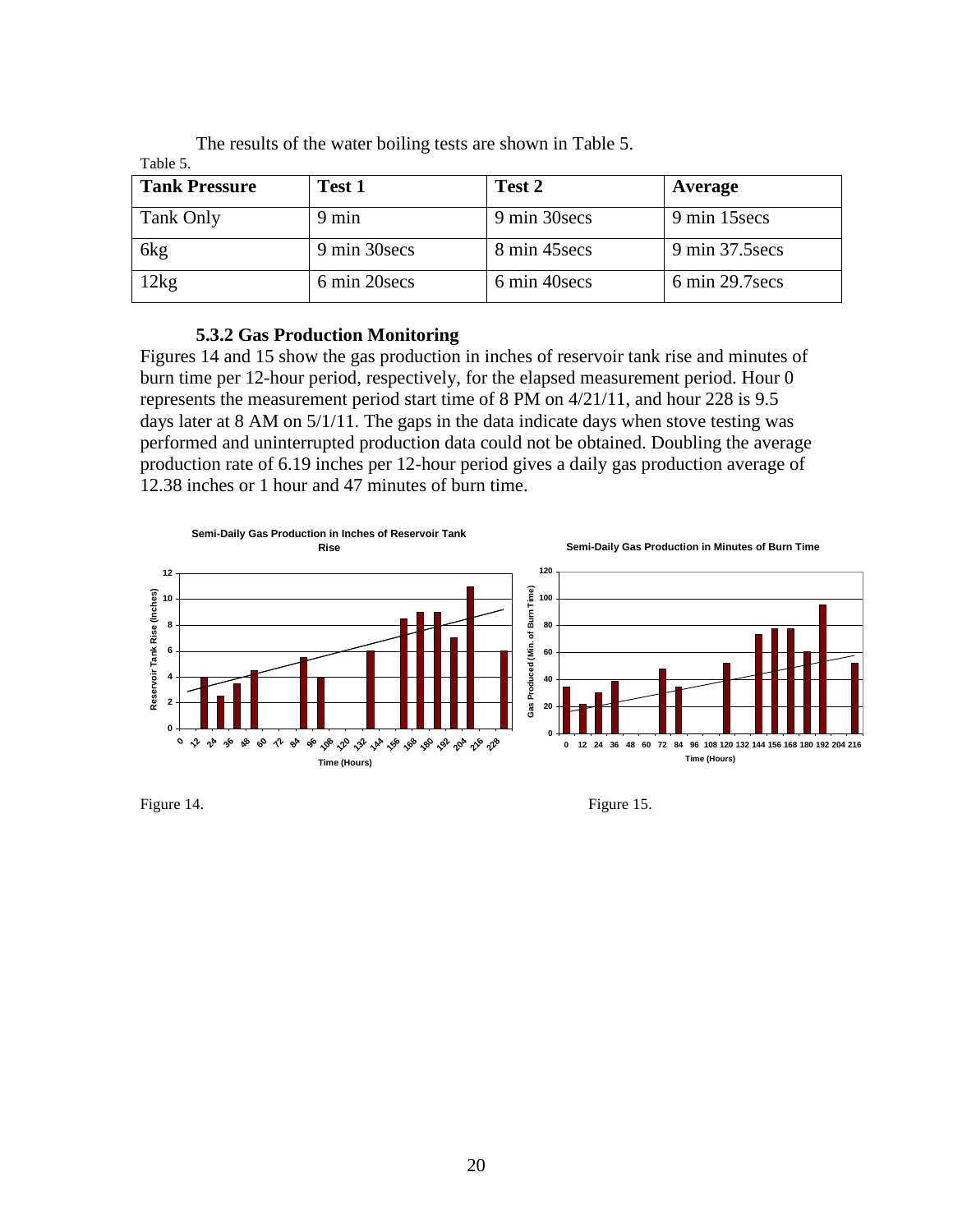# **6. Discussion**

### **6.1 Biogas Feasibility in Uzi**

### **6.1.1 Cooking**

Survey results gave an average daily cooking time of 1 hour and 53 minutes; using the average of the daily gas production data indicates that 95% (1 hour and 47 minutes) of this cooking time could be supplied by this biogas system. However, the gas production data shows a clear trend of increase with time so it can be assumed that the actual daily biogas production rate would be significantly higher over the long term. This is because the data collected over the study period only encompasses the initial, start-up phase of the biogas digester. Previous research shows that gas production continues at an increasing rate during the initial phase until digester bacteria populations have stabilized with feeding rates while production rates plateau (Lohri, 2009). Using the value of the highest rate of 12-hour gas production measured during the study period, 11 inches, a daily gas production value of 3 hours and 10.5 minutes of burn time is given. This would provide 169% of the average daily required cooking time for one household.

#### **6.1.2 Waste Generation**

The average daily household waste production rate of 1.15kg would only be enough to provide 23% of the suggested 5kg amount of daily feeding material for the biogas system. At this rate of production it would take five households to generate the optimum amount of waste for system feeding.

#### **6.1.3 Biomass Replacement**

Assuming a rate of gas production sufficient to cover 100% of daily cooking needs, approximately 90kg per month and 1080kg per year of fuel wood per household would be saved from consumption. For charcoal the savings would be 80kg per month and 960kg per year.

If 1kg of fuel wood is equal to 438g of CO2 equivalent emissions (Bajracharya, 2010), then it can be calculated that 473.04kg of CO2 emissions would be saved annually per household with complete replacement of fuel wood.

#### **6.1.4 Economic Feasibility**

As mentioned in section 5.1, the annual cooking fuel expenditures for fuel wood and charcoal users was 97,200 TZS and 120,000 TZS, respectively. Considering that the cost of all biogas system components was 532,000 TZS, the amortization period would be 5.5 years and 4.4 years for fuel wood and charcoal users, respectively. However, the commercial price of a 1500L floating-tank system from ARTI-TZ is 895,000 TZS for parts, installation, and three months of service. This higher price would increase the amortization periods to 9.2 and 7.5 years for fuel wood and charcoal users, respectively.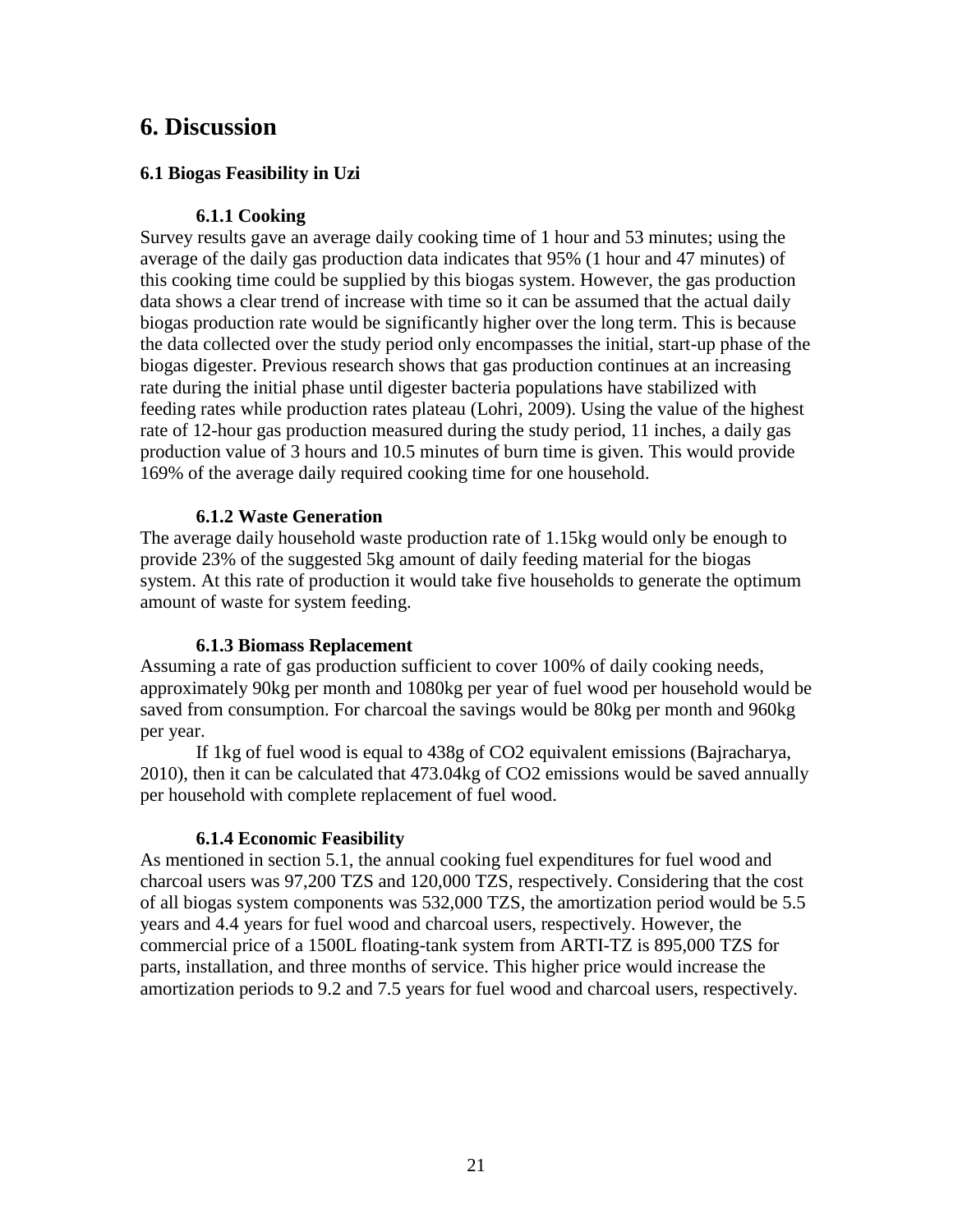#### **6.2 Assessment**

Based on these calculations, a 1500L floating-tank biogas system is not currently feasible on the domestic level in Uzi. One of the most important factors affecting feasibility is the fact that 77% of villagers surveyed collect wood rather than purchase it. This makes it extremely difficult to promote a biogas system based on economic benefits- if there are no fuel costs to be removed, there is no direct money to be saved. An effort could be made to promote the system based on possible income generation through increased time for profit-making activities and effluent sale, but the long amortization rate removes the possibility for any immediate or short-term gains. Further, it has not yet been established if there is a market for digester effluent as fertilizer on Uzi or the rest of Zanzibar.

For the portion of the population that does purchase cooking fuel, the local biomass prices are relatively low which again makes economic promotion difficult because the amortization period is too long. Lohri (2009) found that the average price of one polo (50kg) of charcoal in Dar es Salaam, mainland Tanzania, was 30,000-35,000 TZS, meaning that a similar amount in Uzi is five times less expensive. A list of current charcoal and fuel wood prices in Zanzibar could not be found, but it is probable that Uzi is on the low range of the price spectrum. The reason for this is that the majority of charcoal production and fuel wood harvesting occurs locally on the island, eliminating transport costs and middlemen. These fuel prices are likely to increase as local resources become scarce which would make biogas systems more attractive, but waiting for that time to come would have serious environmental and social implications.

Another important and limiting factor is the low rate of daily household organic waste generation. A biogas system could be planned on a multi-home level, but the daily cooking time and subsequent fuel substitution would be greatly reduced. Also, the families would have to share a stove to cook because the biogas in floating-tank systems is generally not under enough pressure to be able to support multiple fuel lines.

#### **6.3 Potential Solutions**

#### **6.3.1 Waste Generation**

In regard to the problem of insufficient waste generation, there are two main solutions. The first is to build a smaller biogas digester that has a lower input requirement. Previous research has shown that a similar floating-tank system with a 1000L digester and 750L gas reservoir produced a daily average of 289L of biogas, or about one hour of burn time, when fed with 2kg of food waste per day (Lohri, 2009). This would be enough to supply 53% of daily average cooking needs, but would only be viable for a low percent of the population that produces 2kg of food waste daily and would still likely remain economically unviable due to low cooking fuel prices.

The second solution to the problem of insufficient organic waste generation is to supplement the digester with other waste sources. Households that own cattle would likely be able to meet the 5kg daily input target with ease, as just one cow produces several kilograms of manure per day. Similarly, households with goats or a large amount of poultry could use the resulting manure. For households without livestock, the only realistic option of waste supplementation is to connect a toilet to the biogas digester. Assuming a daily average of 500g of feces production per person (Makhanu, date unknown), a family of six would be able to supplement a biogas system with 3kg of waste, covering 83% of the suggested feeding requirement. Although this would not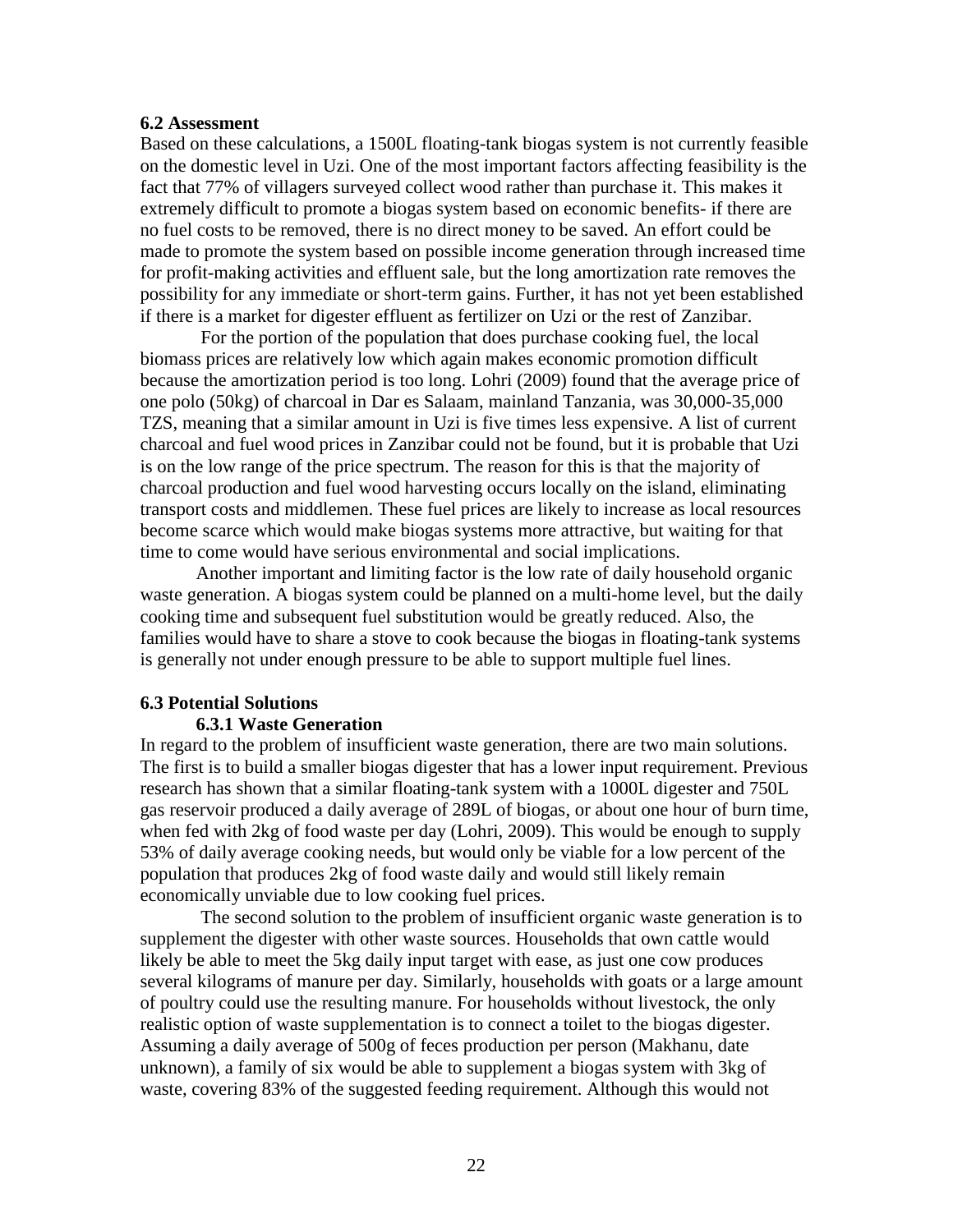completely fulfill the feeding requirements, it would still allow for a significant rate of gas production. However, the village survey showed that 90% of villagers did not approve of using human waste to generate cooking fuel so this proposal would be met with strong opposition. Local education on the low risk and high potential benefit of human waste use could be used as a tool to reverse this opposition.

#### **6.3.2 Economic Viability**

The largest current barriers to biogas system economic feasibility in Uzi are the high initial system cost and the long amortization period. Although personal system construction and commission is possible, the lack of biogas knowledge and experience in Uzi would make this option unrealistic and unadvisable. This means that a commercial system would be more appropriate, but would have a resulting increase in initial investment and amortization periods. Therefore, the most realistic ways to improve the economic viability are with the help of government subsidies, microfinance institutions, and aid from international governmental and non-governmental organizations. The government could be lobbied to provide financial support on the basis of preserving the environmental integrity of Uzi Island as a potential site for future tourism and resulting revenue. There is currently no tourism on the island, but the potential is high and a small eco-tourism project is currently in the initial stages of construction (Aliy, personal communication, 4/5/11). This option would require local survey and discussion to see if the people of Uzi would be willing to exchange the burden of fuel collection with the burden of tourism. A microfinance program would allow villagers to loan the money for initial system investment and slowly pay it back as the financial benefits of the biogas system are realized. Lastly, a type of carbon credit system could be introduced where developed nations fund biogas systems and get a certain amount of carbon credits for the resulting reduction in local deforestation and biomass emissions. Without some form of financial support the biogas potential in Uzi is very low.

#### **6.4 Pilot System**

#### **6.4.1 Potential Improvements**

The biggest place for improvement with the 1500L floating-tank system is with biogas capture. A large difference in the diameters of the digestion and gas reservoir tanks leads to biogas collection inefficiency as the exposed digester surface area releases biogas directly into the air. The easiest way to improve this would be to use closer-fitting tanks, however the tanks are only manufactured in certain pre-set sizes. Therefore, other gas collection designs such as water casings and flexible plastic bags should be considered. There is also a need for a simple yet precise gas reservoir measurement system to let users know the exact amount of gas and resulting burn time in the reservoir.

#### **6.4.2 Potential Side-Effects**

The risk of explosion due to biogas leakage and accumulation does exist but is extremely unlikely. The open-air architecture of most homes in Zanzibar would prevent most gas from accumulating, preventing explosion and potential health effects from inhalation (Lohri, 2009).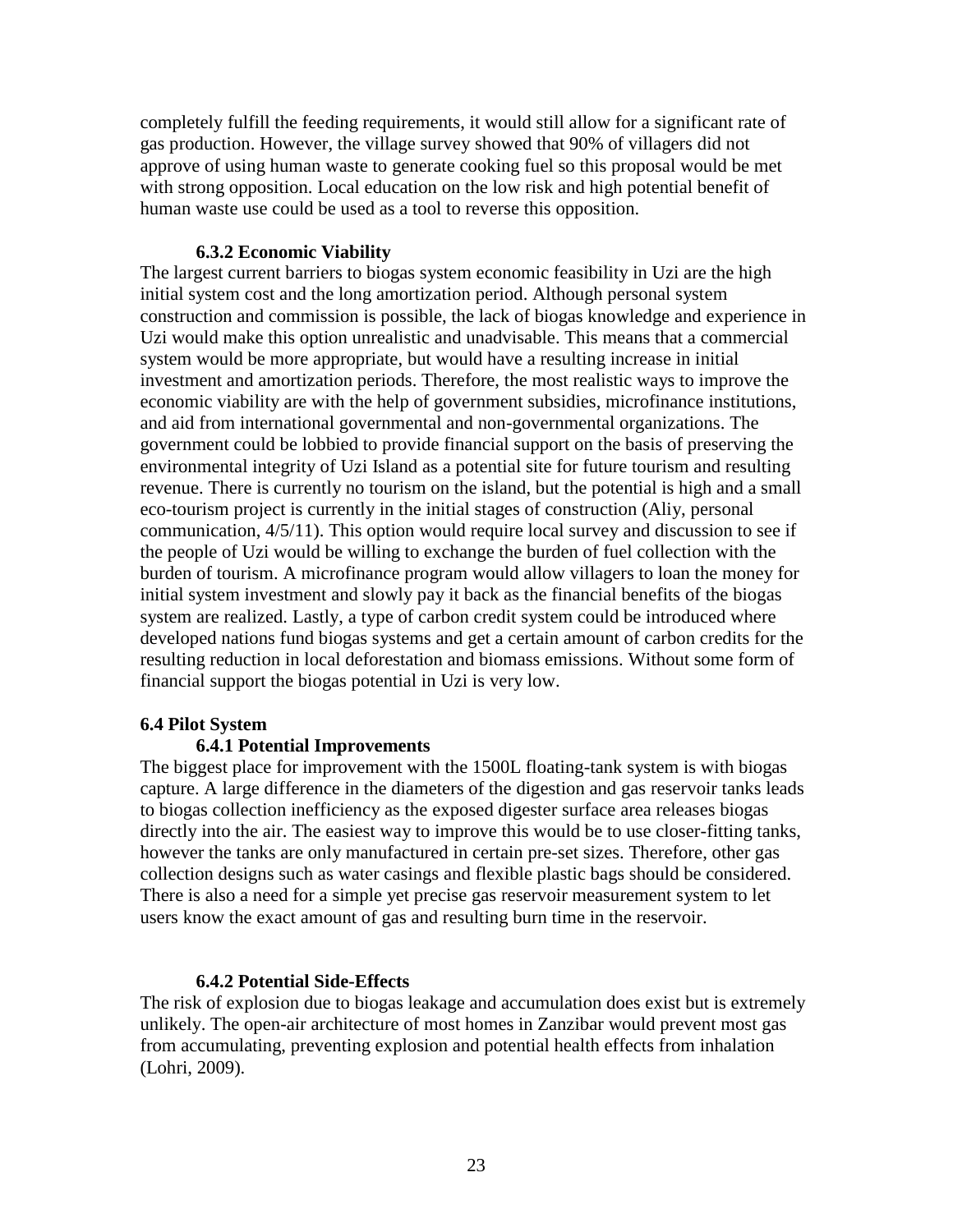An increase in insect presence and larvae were observed in and on the digester, although they could not be quantified or identified. Previous research with a similar digester and climate in Dar es Salaam showed that 80-90% of larvae were of the family *Psychodidae*, which do not bite and are not serious disease transmitters. 10-20% of the larvae were of the genus *Culex* which are mosquitoes that are a human nuisance and vector of filarial parasites, however these larvae can be eliminated by stirring the exposed digester fluid occasionally (Lohri, 2009).

During the study period it was observed that chickens fed on disposed food waste. Although there was no way to confirm what percent of the diet it constituted, there is a possibility that using food waste for a digester rather than dumping would negatively impact local poultry populations and resulting egg production.

If biogas systems were implemented on a large scale in Uzi there would be a decline in fuel wood and charcoal demand, which could cause unemployment and anger due to industry crash.

#### **6.5 Study Limitations 6.5.1 Pilot System**

The most apparent limitation to this study is the short research period. Biogas systems typically take 2-3 months before bacterial populations stabilize and produce consistent amounts of gas. This meant that statistically significant gas production data could not be obtained.

Lack of sophisticated equipment meant that important parameters such as pH, temperature, biogas composition and flow rate, organic loading rate, chemical and biological oxygen demand, and effluent characteristics could not be analyzed. However, this lack of sophisticated equipment is likely representative of the vast majority of potential rural biogas households.

The lack of a gas flow meter meant that an improvised system of biogas production measurement had to be created. While this system was suitable for very basic measurement, inconsistencies and slight errors in the data are likely.

#### **6.5.2 Village Survey**

Although the survey only asked basic questions, it was conducted by the researcher with only three months of Swahili language practice. A "translator" was present, but his low level of English proficiency prevented effective communication. Because of this there may be errors in the village survey data due to miscommunication.

#### **6.5.3 Household Waste Collection**

The household waste was only able to be measured with a handheld spring scale with an upper limit of 25kg. This resulted in a significant lack of measurement precision, as values had to be estimated in quarter-kilogram increments.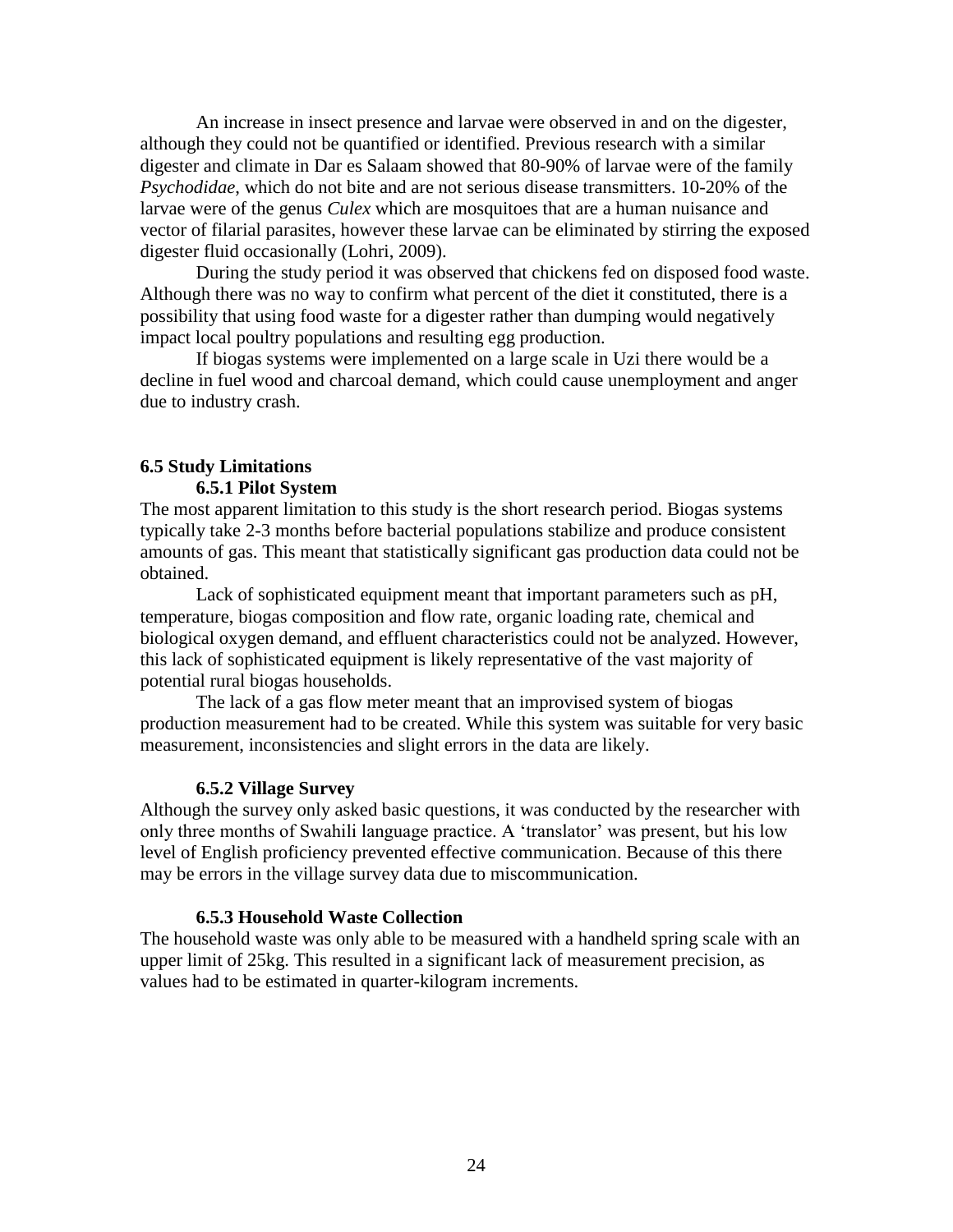#### **6.6 Suggestions for Further Research**

A survey of households in Uzi with cattle would provide important information pertaining to the possibility of waste supplementation possibilities. A more in-depth survey about local attitudes towards human waste use for biogas would help provide information that could be turned into an education/outreach program, with the goal of changing local perceptions and widening waste supplementation sources. A continuation of pilot biogas system feeding and monitoring with more sophisticated equipment would provide more accurate gas production and process parameter information that would be valuable as pioneering data for biogas technology in Uzi.

An in-depth study of the charcoal and fuel wood industries in Uzi, including harvest rates, deforestation rates and price fluctuations could help to provide more convincing information endorsing the benefits of biogas technology. An in-depth review of current governmental policy towards alternative energy technologies in Zanzibar could help provide information on possibilities of action for promoting biogas technology through the legislative and judicial systems. Finally, the possibility government subsidy, microfinance and a carbon credit system in Uzi needs much further exploration.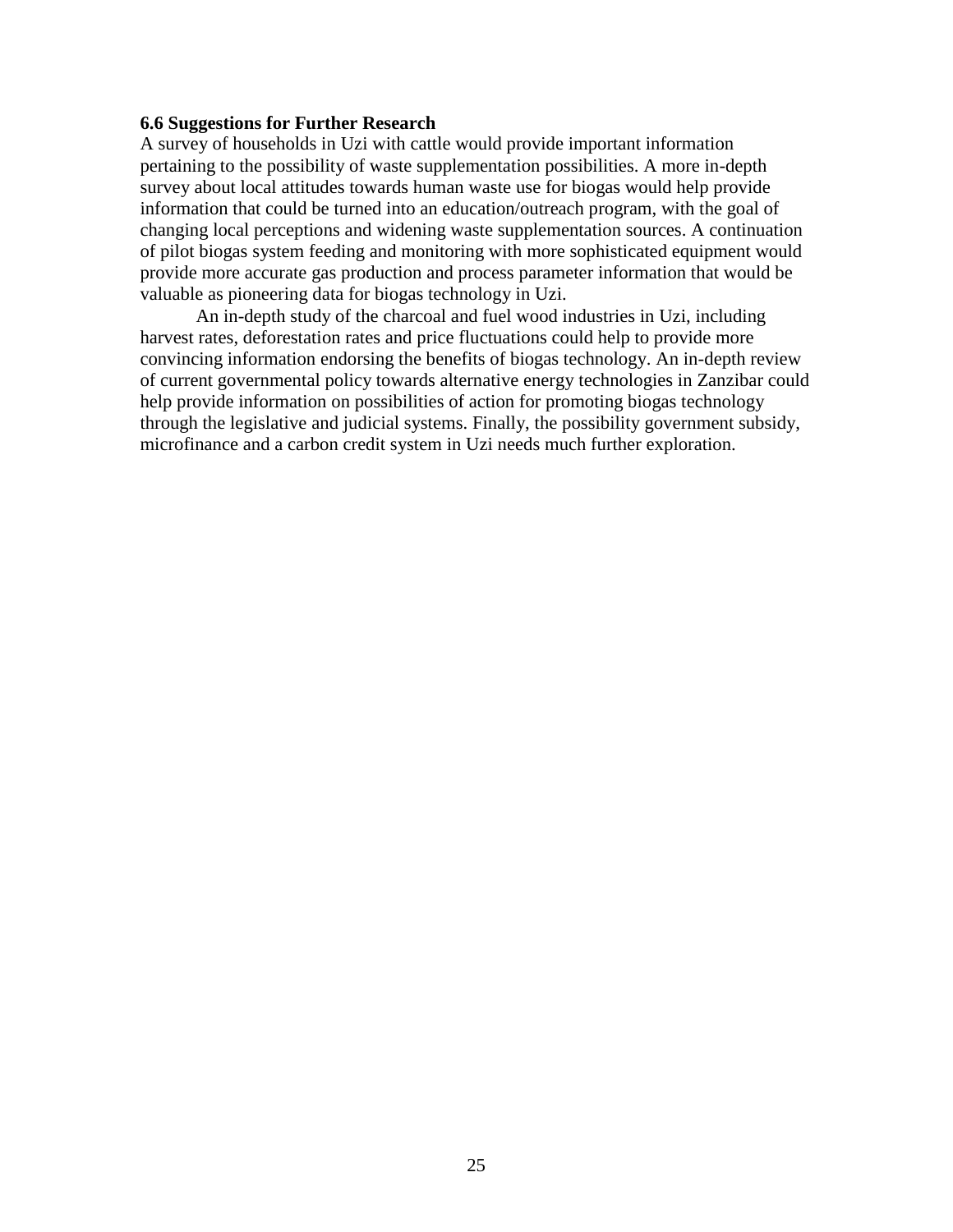# **7. Conclusion**

Biogas technology has the potential to provide numerous environmental and socioeconomic benefits, such as reduced rates of deforestation, improved indoor air quality, and more time for income-generating activities. However, a 1500L capacity floating-tank digestion system is not yet feasible on Uzi Island. Economic factors such as a high initial investment cost, low current biomass fuel prices and a long period of amortization combined with the realistic factor of insufficient daily organic waste production and the social factor of disapproval of human waste use for cooking are the main barriers to biogas implementation. Proposed solutions include financial support through government subsidies, microfinance systems and a carbon credit system, waste input supplementation through use of animal and human wastes, increased local biogas technology education, and biogas system design changes.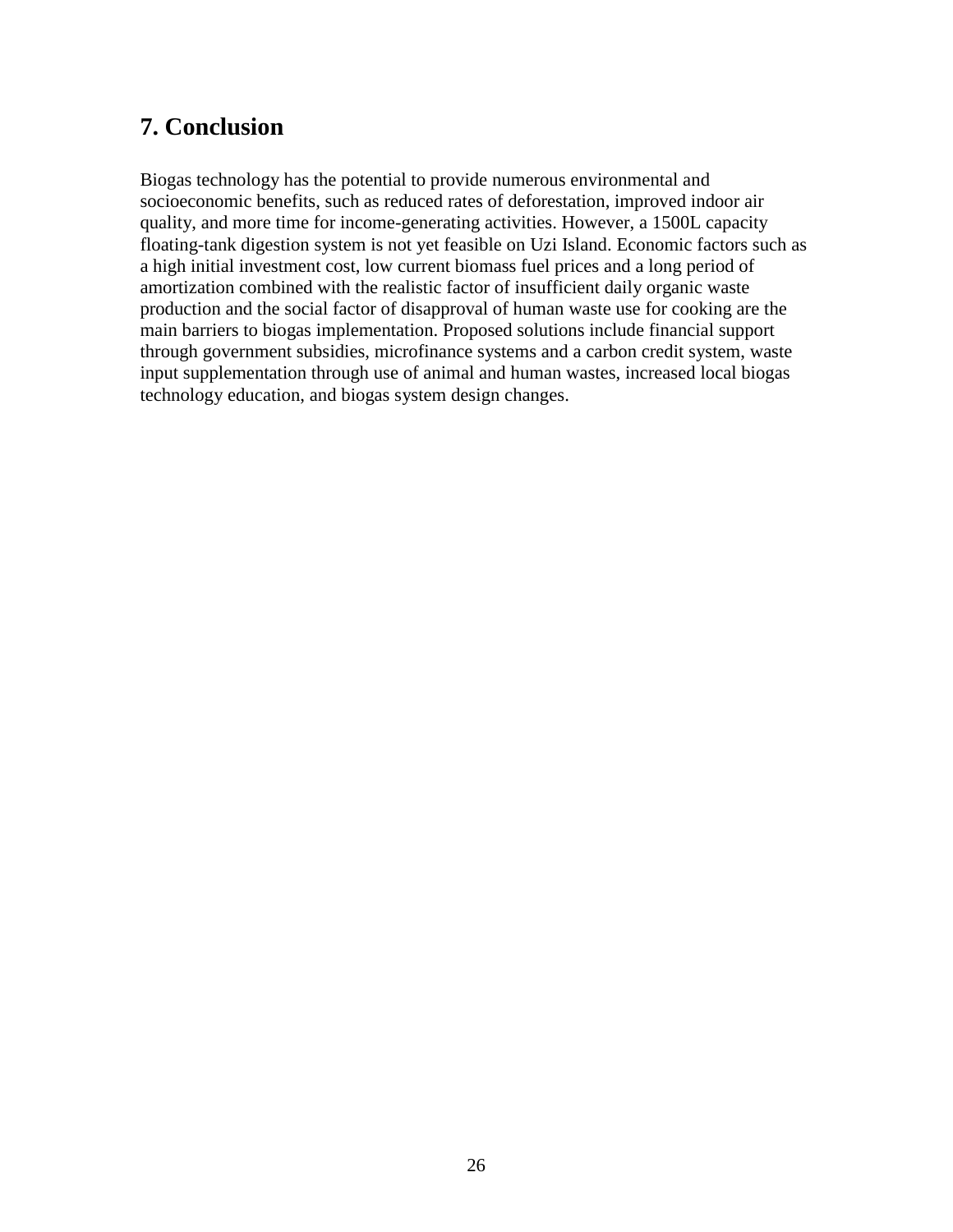# **Works Cited**

- Amigun, B & H. von Blottnitz. "Investigation of scale economies for African biogas installations". *Energy Conversion and Management* 48 (2007): 3090–3094.
- Bajracharya, Leena. "Assessment of Improved Cooking Stove (ICS) in Firewood Consumptions and Reducing Carbon Dioxide Emission: A Case Study from TMJ Area, Nepal". International Program on Research and Training on Sustainable Management of Mountain areas, 2010.
- Bruni, Emiliano; Jensen, A; Angelidaki, I. "Comparative study of mechanical, hydrothermal, chemical and enzymatic treatments of digested biofibers to improve biogas production". *Bioresource Technology* 101 (2010): 8713–8717.
- Changa, I; Zhaoa, J; Yina, X; Wub, J; Jia, Z; Wanga, L. "Comprehensive utilizations of biogas in Inner Mongolia, China". *Renewable and Sustainable Energy Reviews* 15 (2011): 1442–1453.
- Chen, Yu; Yang, G; Sweeney, S; Feng, Y. "Household biogas use in rural China: A study of opportunities and constraints". *Renewable and Sustainable Energy Reviews* 14 (2010): 545–549.
- Fales, Katherine & Catherine O"Hare. "Analysis of Vegetable Farming on Unguja, Zanzibar". School for International Training, 2010.
- Jingura, R.M & Rutendo Matengaifa. "Optimization of biogas production by anaerobic digestion for sustainable energy development in Zimbabwe". *Renewable and Sustainable Energy Reviews* 13 (2009): 1116–1120.
- Kirknaes, Jasper. "SUPERGAS Biogas System". 2009. <http://www.supergas.info/?SUPERGAS\_Biogas\_System>. Accessed 5/2/11.
- Kumar, V & R. Kasturi Bai. "Solar greenhouse assisted biogas plant in hilly region A field study". *Solar Energy* 82 (2008): 911–917.
- Lansing, Stephanie; Botero, R; Martin, J. "Waste treatment and biogas quality in smallscale agricultural digesters". *Bioresource Technology* 99 (2008).
- Lohri, Christian. "Research on Anaerobic Digestion of Solid Waste on Household Level in Dar es Salaam, Tanzania". Zurich University of Applied Sciences, 2009.
- Makhanu, S.K & G. W. Waswa. "BIOSAN Latrine for Refugee Camps". Centre for Disaster Management and Humanitarian Assistance, Western University College of Science and Technology, Kakamega, Kenya. Date unknown.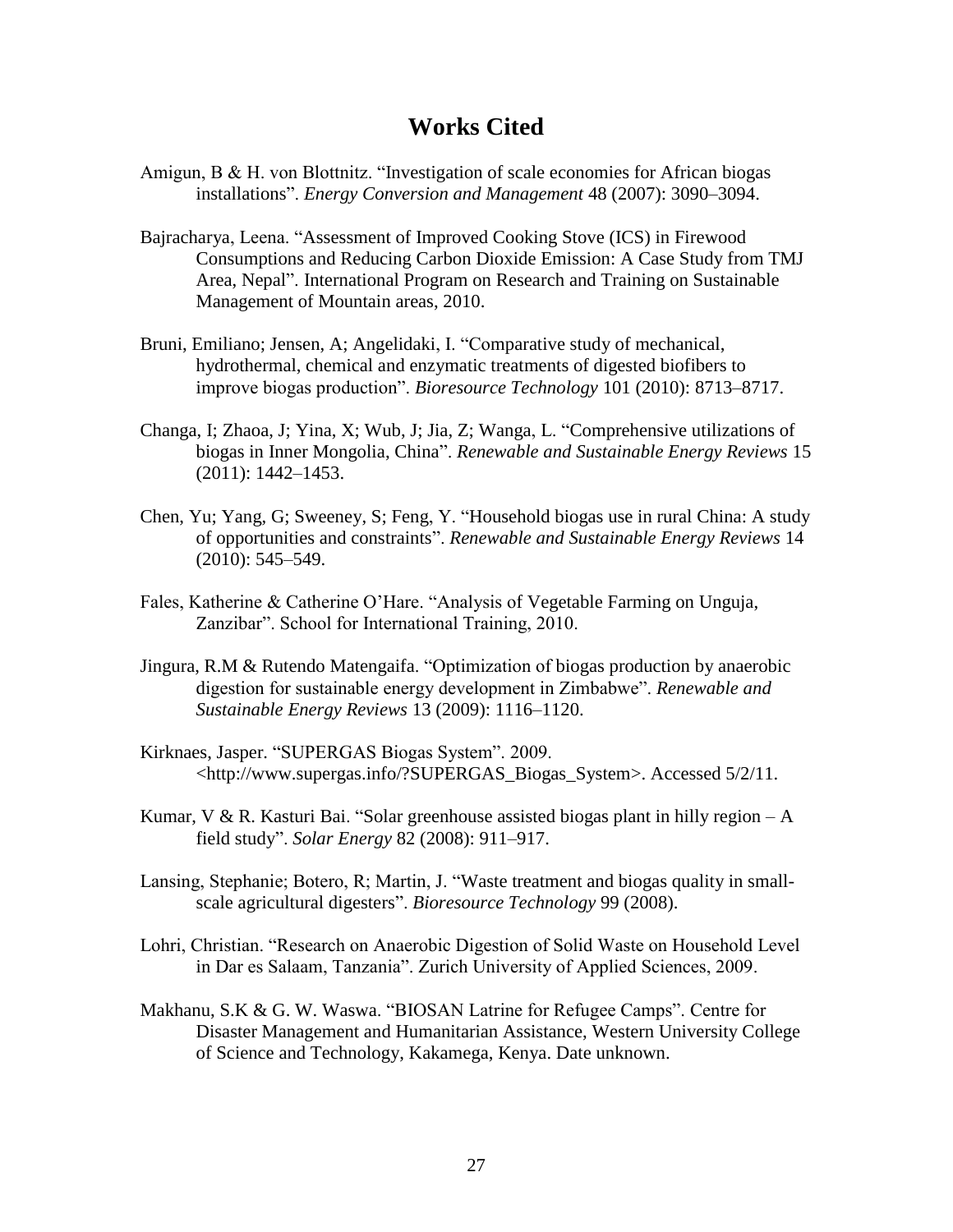- Murphy, James T. "Making the energy transition in rural East Africa: Is leapfrogging an alternative?". *Technological Forecasting & Social Change* 68 (2001): 173–193.
- Murto, M; Bjornsson, L; Mattiasson, B. "Impact of food industrial waste on anaerobic co-digestion of sewage sludge and pig manure". *Journal of Environmental Management* 70 (2004): 101–107.
- Mwakaje, Agnes G. "Dairy farming and biogas use in Rungwe district, South-west Tanzania: A study of opportunities and constraints". *Renewable and Sustainable Energy Reviews* 12 (2008): 2240–2252.
- Neto, Borges M.R, Carvalho, P.C.M., Carioca J.O.B., Canafı´stula F.J.F. "Biogas/photovoltaic hybrid power system for decentralized energy supply of rural areas". *Energy Policy* 38 (2010): 4497–4506.
- Nowak, Katarzyna; Perkin, A; Jones, T. "Update on Habitat Loss and Conservation Status of the Endangered Zanzibar Red Colobus on Uzi and Vundwe Islands". Department of Commercial Crops, Fruits and Forestry, Zanzibar. 2009.
- Otte, Pia. "Cooking with the sun An analysis of Solar Cooking in Tanzania, its adoption and impact on development". Norweigan University of Science and Technology, 2009.
- Residua. "Anaerobic Digestion Information Sheet". Warmer Bulletin. Yorkshire, UK. D Date unknown. < www.waste.nl/.../WB89- InfoSheet(Anaerobic%20Digestion).pdf> Accessed 4/26/11.
- Schmitz, Thomas D. "Feasibility Study for a National Domestic Biogas Programme in Tanzania". Deutsche Gesellschaft für Technische Zusammenarbeit. Eschborn, 2007.
- Slater, Becky. "Briefing: Anaerobic Digestion". Friends of the Earth, 2007.
- SNV. "SNV Tanzania- Tanzania Domestic Biogas Programme". Netherlands Development Organization, 2008. <http://www.snvworld.org/en/Documents/Brochure\_domestic\_biogas\_programm eTanzania.pdf>. Accessed 5/2/11.
- Sustainable Energy and Development Center. Visitor information packet. 2011.
- Tanzania Domestic Biogas Program. "Tanzania Takes the Lead in Africa". 2011. <http://www.biogas-tanzania.org/index.php/tdbp/about/category/archievements/>. Accessed 5/2/11.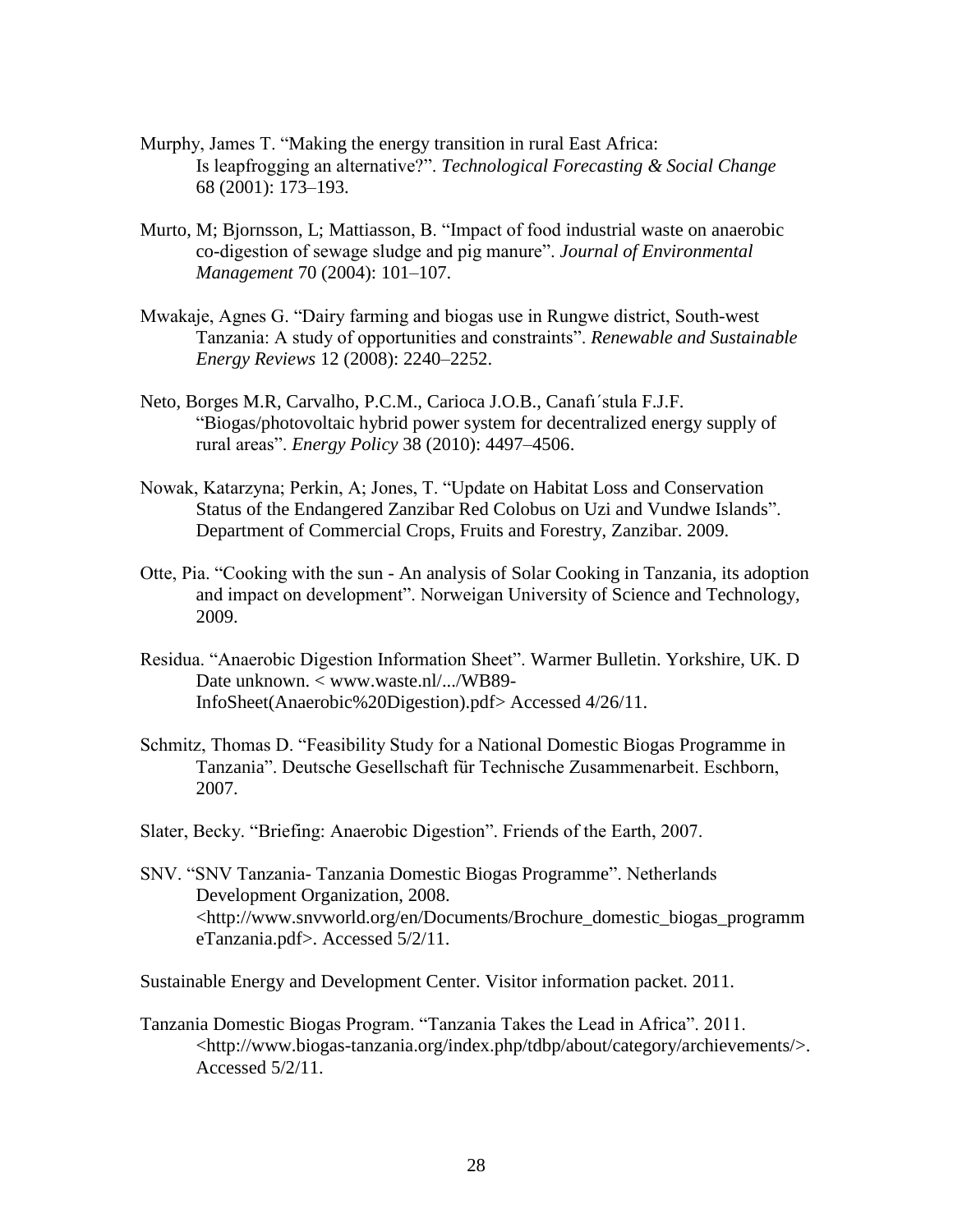- Walekhwa, Peter N; Mugisha, J; Drake, L. "Biogas energy from family-sized digesters in Uganda: Critical factors and policy implications". *Energy Policy* 37(2009): 2754– 2762.
- Watkins, Kevin. "Human Development Report 2007/2008- Fighting Climate Change: Human Solidarity in a Divided World". United Nations Development Program. 2007. <http://hdr.undp.org/en/media/HDR\_20072008\_EN\_Complete.pdf>. Accessed 4/26/11.
- World Energy Outlook. "Chapter 15- Energy for Cooking in Developing Countries". 2006. < http://www.worldenergyoutlook.org/docs/weo2006/cooking.pdf>. Accessed 4/26/11.
- Yadvika; Santosh; Sreekrishnan, T; Kohli, S; Rana, V. "Enhancement of biogas production from solid substrates using different techniques––a review". *Bioresource Technology* 95 (2004): 1–10.